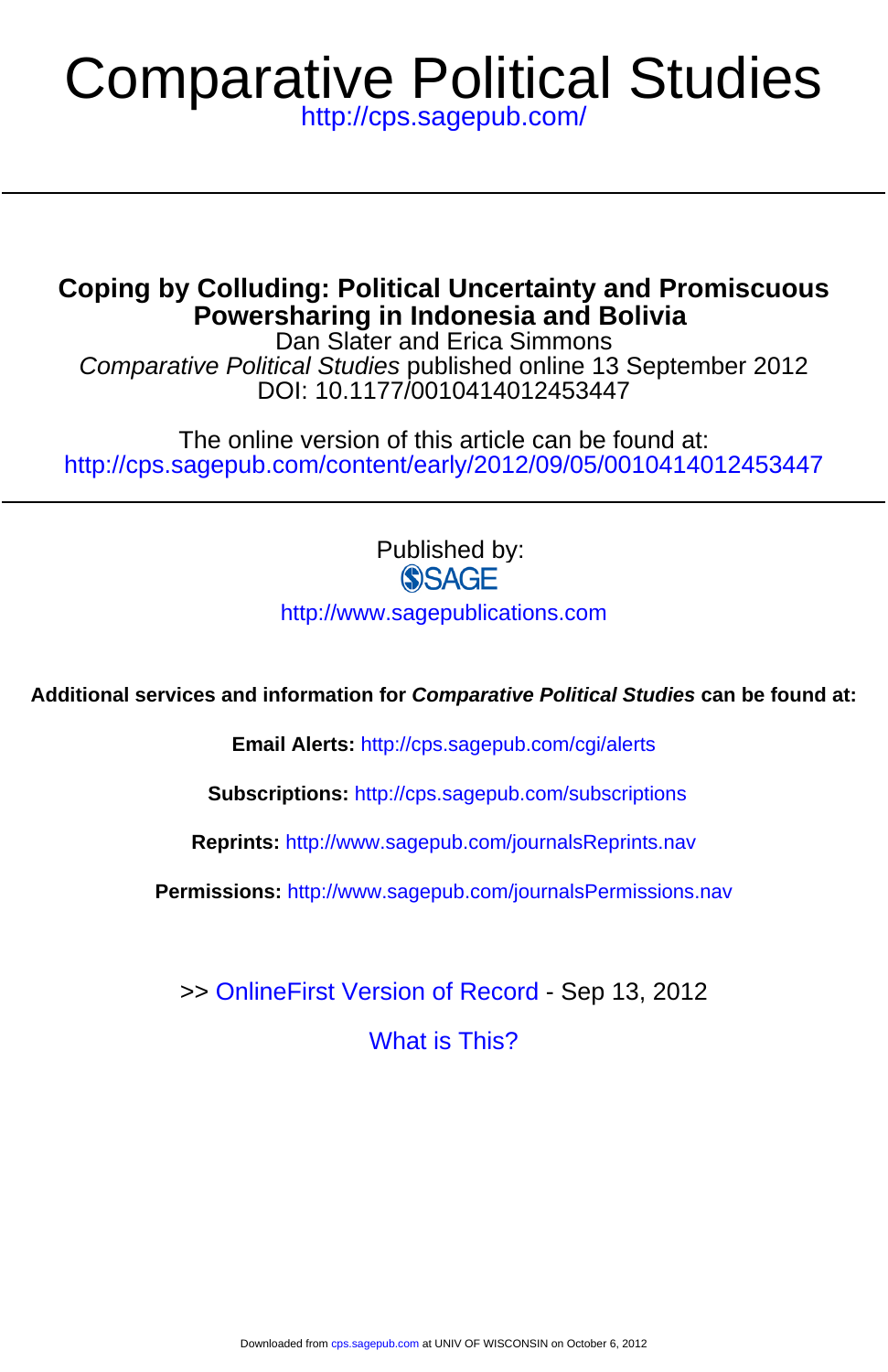**Coping by Colluding: Political Uncertainty and Promiscuous Powersharing** SAGE **in Indonesia and Bolivia**

Comparative Political Studies  $XX(X)$  1–28 © The Author(s) 2012 Reprints and permission: sagepub.com/journalsPermissions.nav DOI: 10.1177/0010414012453447 http://cps.sagepub.com



# $\mathsf{Dan\; Slater}^{\mathsf{I}}$  and Erica Simmons<sup>2</sup>

#### **Abstract**

Democracy forces political elites to compete for power in elections, but it also often presses them to share power after the electoral dust has settled. At times these powersharing arrangements prove so encompassing as to make a mockery of putative partisan differences, and even to wipe out political opposition entirely by bringing every significant party into a "party cartel." Such promiscuous powersharing arrangements undermine representation by loosening parties' commitments to their core constituents, and threaten accountability by limiting voters' capacity to remove parties from power via the ballot box. In the otherwise deeply disparate cases of Indonesia and Bolivia, the origins of promiscuous powersharing can be traced to similar periods of high political uncertainty surrounding crisis-wracked transitions to democracy. Party elites coped with the uncertainties of transition and crisis by sharing executive power across the country's most salient political cleavages. These arrangements forged an elitist equilibrium grounded in informal norms and networks, allowing collusive democracy to outlast the uncertain crisis conditions in which it was forged. Yet they have ultimately proven self-undermining by triggering distinctive popular backlashes, returning both countries to the political uncertainty that promiscuous powersharing was initially intended to alleviate.

University of Chicago, Chicago, IL, USA

<sup>2</sup>University of Wisconsin–Madison, Madison, WI, USA

#### **Corresponding Author:**

Dan Slater, Department of Political Science, University of Chicago, 5828 S. University Ave., Pick 401, Chicago, IL 60637, USA Email: slater@uchicago.edu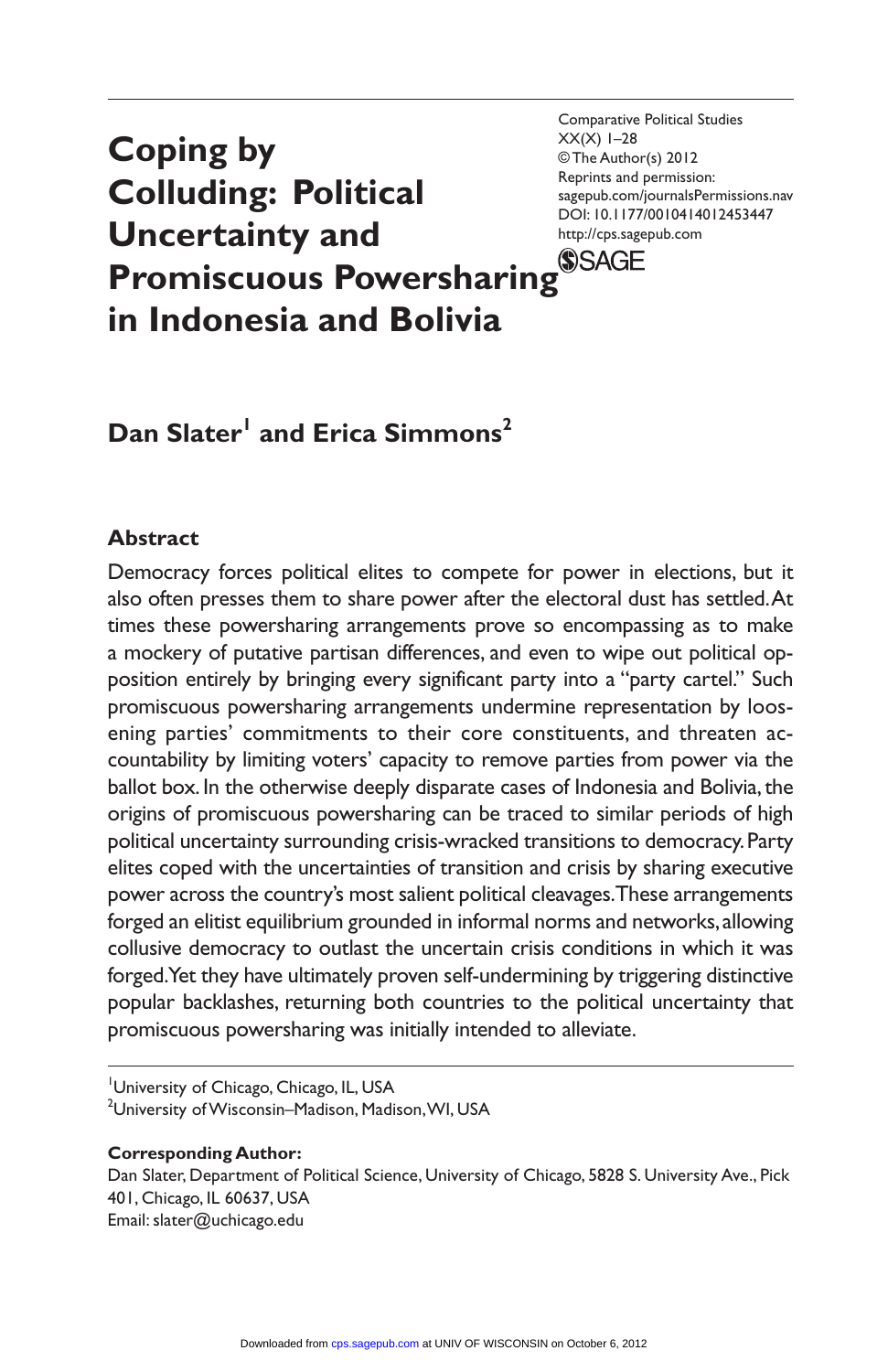#### **Keywords**

Bolivia, Indonesia, party cartels, democratization, uncertainty, powersharing, accountability, elites

By definition, democracies must have competitive elections—but not competitive elites. Even when political parties strenuously contest free and fair elections, there is nothing about democracy per se that prevents those parties from setting aside their partisan differences after the electoral dust has settled, and building highly encompassing coalitions transcending a country's most salient political cleavages. In some instances, postelectoral powersharing arrangements prove so comprehensive as to make a mockery of the putative partisan differences that shaped voter choice. Although we define the concept more precisely below, this is generally what we call "promiscuous powersharing." In the most extreme scenario, promiscuous powersharing brings every significant party into a "party cartel" (Katz & Mair, 1995), wiping out meaningful political opposition entirely.

These kinds of powersharing arrangements can be seen as either surprising or unsurprising, and as either functional or dysfunctional for the quality of democracy. Democratic governance requires working majorities, and electoral institutions (especially parliamentarism) often encourage coalition building after elections rather than the construction of majoritarian parties beforehand. It is a tired truism, after all, that politics can "make strange bedfellows." Highly encompassing powersharing pacts can also promise to stabilize democracy at times of extreme political conflict or strain: especially when these "elite settlements" take the form of "consociationalism" to dampen ethnic conflict or *pactismo* to ease a transition from authoritarianism.<sup>1</sup> Even in less tense political times, it is not necessarily detrimental to the quality (and even survival) of democracy if partisan temperatures lower after hotly contested electoral races end.

Without denying these unsurprising and functional dimensions of democratic powersharing, this article stresses the more surprising and dysfunctional sides of the powersharing coin. One of our primary goals is to highlight the underappreciated problems for democratic representation and accountability that arise from promiscuous powersharing. When taken to the extreme of a full party cartel—as we will see in the case of Indonesia—promiscuous powersharing effectively eliminates any viable political opposition to the government. In the absence of "robust opposition" (Grzymala-Busse, 2007), incumbent parties not only face weak incentives to govern in an effective and representative fashion; they threaten to make themselves collectively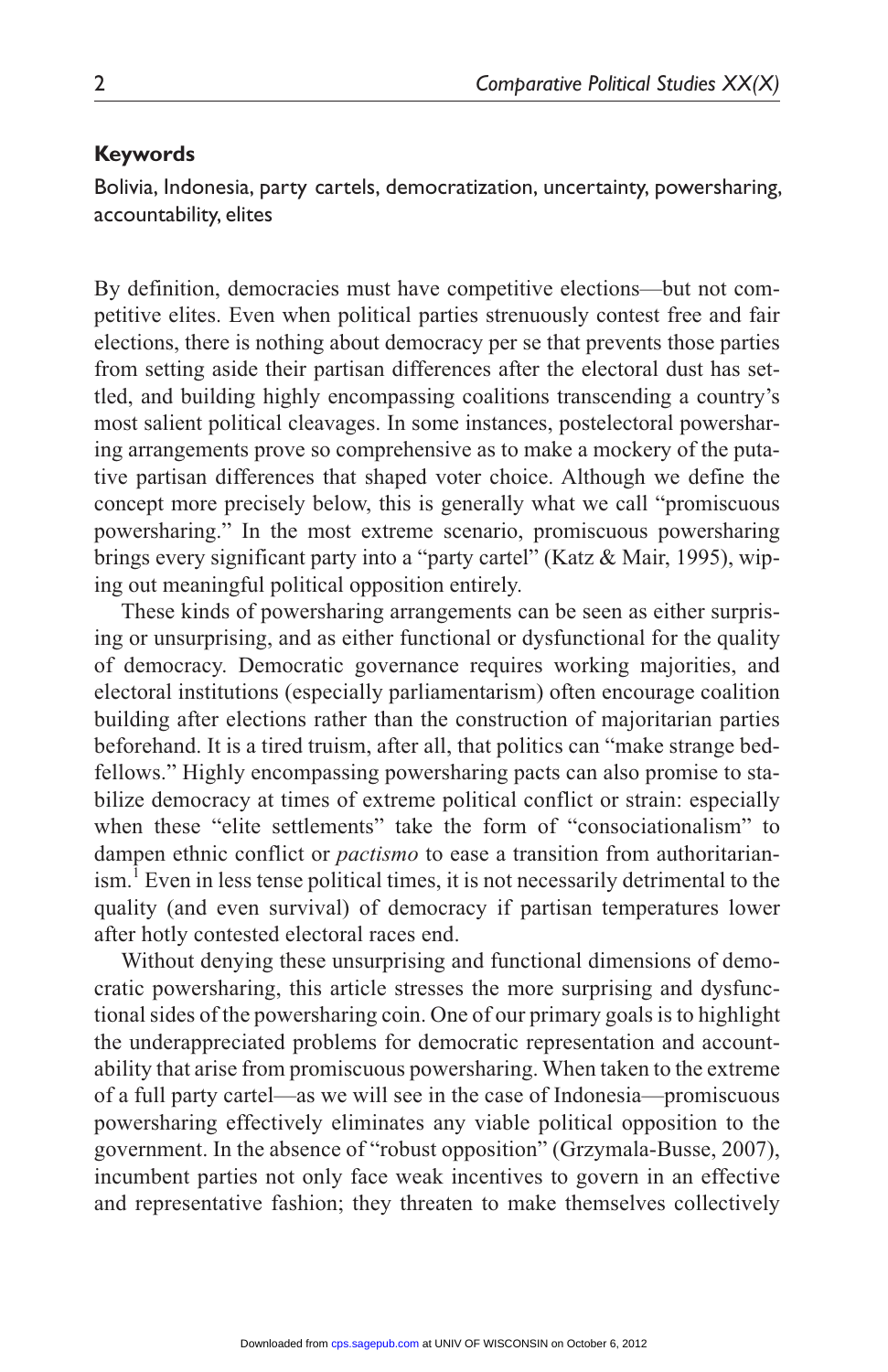irremovable through the ballot box.<sup>2</sup> This surprisingly calls into question the definitional connection between democracy and what O'Donnell (1994) calls "vertical accountability" (i.e., the possibility of politicians being removed from office by voters). $3$  Since the only prerequisite for such an outcome is for all significant parties to share power after democratic elections end—defying Riker's (1962) classic (but oft-critiqued) claim that parties strive to build "minimum-winning coalitions"<sup>4</sup>—we also find this scenario surprisingly simple for party leaders to construct. In short, democracy has less built-in immunity to the withering of vertical accountability than normally presumed.

Even when promiscuous powersharing falls short of the "cartelization" extreme—as we explore in the case of Bolivia—it holds underappreciated and troubling implications for vertical accountability. At the heart of accountability is the notion that voters should be able to vote *against* particular parties as well as for them. This is especially important in the case of incumbents. When an incumbent party underperforms (by whatever standard voters hold them to), voters should possess the power to "throw out the bums" (Pop-Eleches, 2010). Yet under conditions of promiscuous powersharing, voters literally cannot know that a vote for any particular party will strike a blow for kicking out objectionable incumbents, or for keeping out objectionable oppositionists. Even under the (vertical-accountability-friendly) institutions of presidentialism, leaders can be voted out of a specific *office*, but not out of *power* altogether. Just because a party leader backed the losing candidate in a presidential election—or even personally lost the presidential election in a landslide—does not automatically mean subsequent exclusion from government. Under presidentialism as well as parliamentarism, voters propose, but elites dispose on questions of access to government power.

Whether promiscuous powersharing scales up to a full-blown party cartel or not, we see "collusive democracy" as its consequence. Although collusive democracy possesses the dysfunctional consequences for accountability just discussed by (our) definition, it carries an additional dangerous consequence by implication: a heightened risk of destabilizing popular backlashes. Collusive democracy rests on a vertically exclusivist elitist equilibrium. This equilibrium is grounded in the entrenchment of self-reinforcing collusive norms and networks among party elites who may initially share power as an expedient response to political uncertainty, but subsequently come to see such pacts as appropriate and even taken for granted.

Yet the vertical exclusivity of such pacts not only compromises democratic *quality*. 5 It also carries palpable dangers for the very *stability* of democratic politics. Here is where the procedural and substantive notions of democracy collide. If elites chosen *by* the people show little energy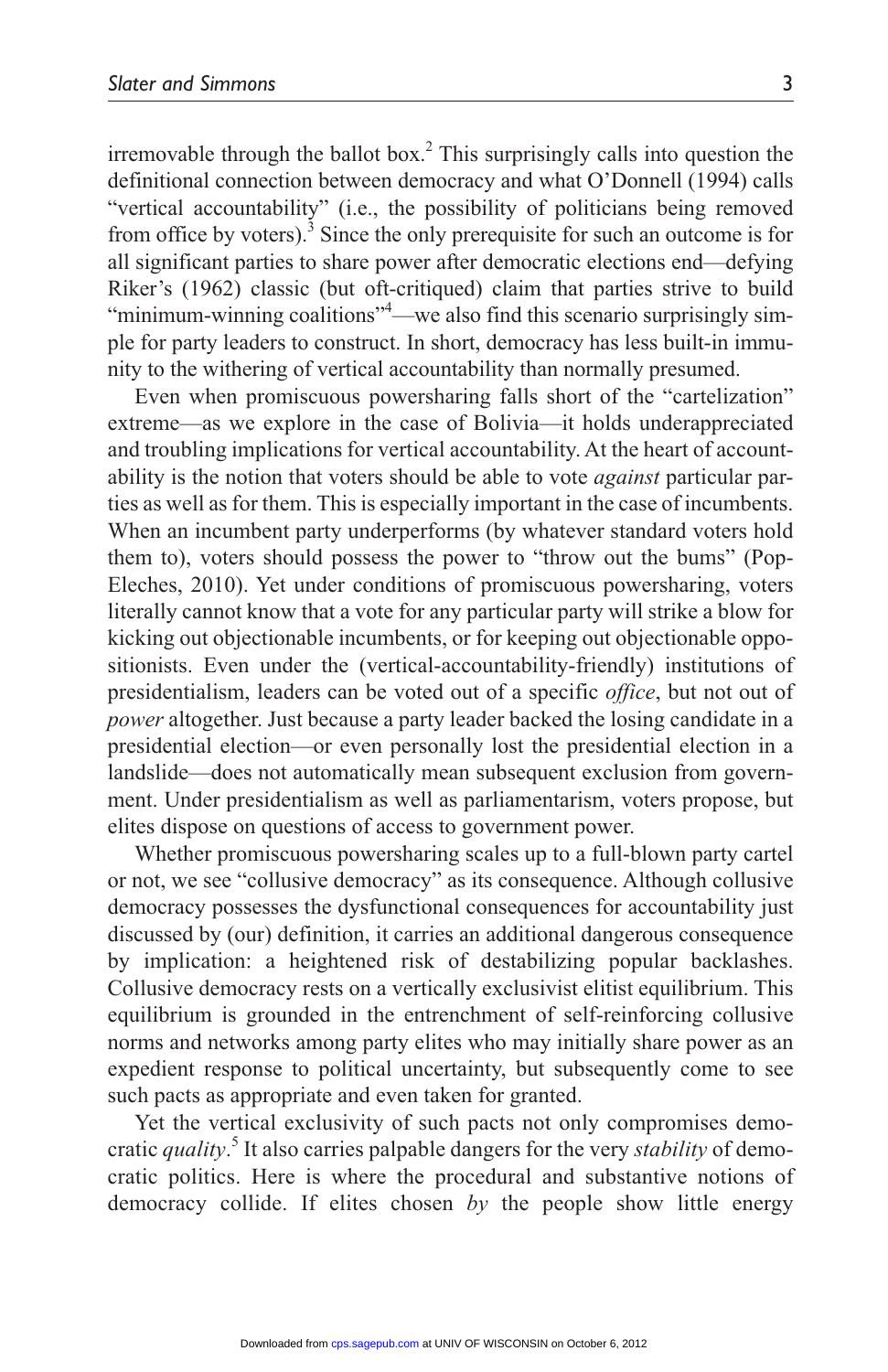to govern *for* the people, it is only natural for voters to use the procedural institutions that democracy has granted them to command the substantive gains that democracy has not. And if those procedures prove inadequate, as in Bolivia in 2002, voters may turn their efforts to holding governments accountable through the extrainstitutional weapons of contentious politics. Both as a theoretical expectation and as an empirical finding in Indonesia and Bolivia, promiscuous powersharing ultimately proves self-undermining by triggering popular—sometimes popul*ist*—backlashes. Thus far this backlash has proven more destabilizing yet, arguably, more liberating in Bolivia than in Indonesia. The deeper point is that collusive, oligarchic powersharing invites attacks by those most tenuously represented in the democratic action—not by what happens during elections, but after them.

The next section situates our arguments in leading literatures and defines our key concepts. The third section traces how political cleavages and electoral rules emerged in Indonesia and Bolivia, setting the parameters for powersharing when military rule collapsed. The fourth section details the tumultuous transitions and democratizing elections that set Indonesia and Bolivia on *the road* to promiscuous powersharing. The fifth section traces *the origins* of promiscuous powersharing in these highly dissimilar cases to similar informal practices of elite self-dealing amid high uncertainty surrounding crisis-wracked transitions to democracy. The sixth section traces *the dynamics* of collusive democracy over time, arguing that it paradoxically contained both self-reinforcing and self-undermining properties. On one hand, promiscuous powersharing forged an elitist equilibrium grounded in informal norms and networks, allowing collusive democracy to outlast the uncertain crisis conditions in which it was forged. Yet the oligarchic nature of this equilibrium produced popular backlashes that have undermined collusive democracy in Indonesia and Bolivia in distinctive ways: the demise of parliamentarism followed by voter dealignment (plus a brief yet informative flirtation with presidential populism) in Indonesia, and a more thoroughgoing overturning of the collusive democratic order through populist, executive domineering in Bolivia. The seventh section concludes with thoughts on the enduring difficulties of escaping political uncertainty in developing democracies.

### **Situating the Arguments, Defining the Concepts**

Our concepts and arguments diverge in important ways, even while drawing much inspiration and guidance, from existing literature on political parties and democratic accountability. This section more precisely defines and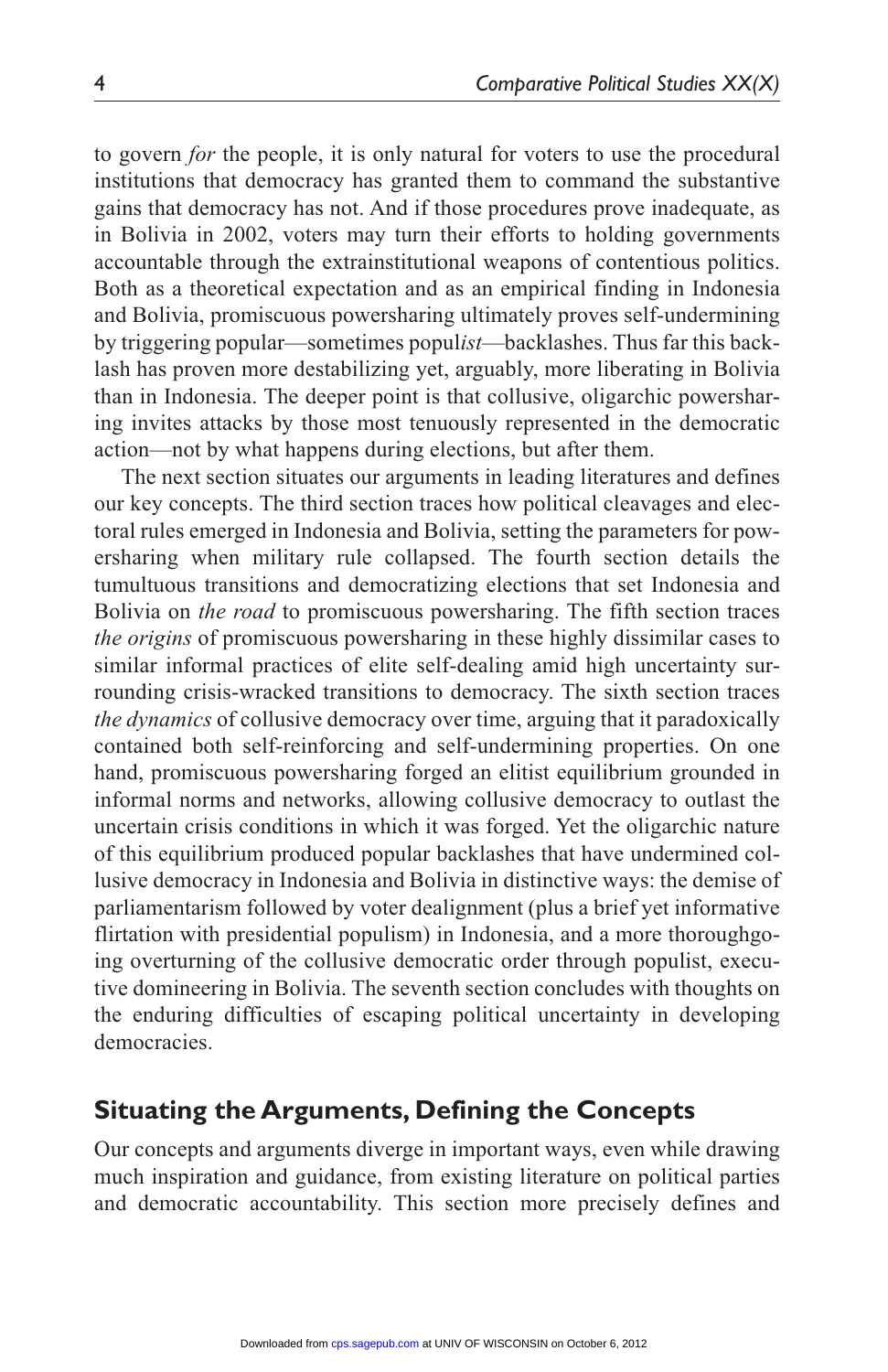details this article's conceptual building blocks: (a) political uncertainty, (b) promiscuous powersharing, (c) party cartels, (d) collusive democracy, (e) popular backlashes, and (f) executive domineering.

As Lupu and Riedl (**in press**) argue in this special issue's introduction, uncertainty tends to be a defining feature of new and developing democracies, shaping their dynamics in powerful ways. Indonesia and Bolivia exhibited all three types of political uncertainty Lupu and Riedl detail during tumultuous democratic transitions: (a) regime uncertainty, (b) economic uncertainty, and (c) institutional uncertainty. Elite politicians were forced when building new democratic coalitions to confront severe unpredictability as to the prospects for economic recovery, the evolving contours of political rules, and even the fate of democracy itself.

This political uncertainty was a facilitating condition for the onset of *promiscuous powersharing* in both Indonesia and Bolivia. In our usage, promiscuous powersharing represents an especially flexible coalition-building practice, in which parties express or reveal a willingness to share executive power with any and all other significant parties after an election takes place, even across a country's most important political cleavages. It is elected politicians' lack of concern with building cleavage-consistent coalitions, and willingness to disregard the core concerns of their main constituents by shifting allegiances opportunistically, that distinguish promiscuity from the more permanent and principled all-inclusiveness commonly associated with consociational democracies.<sup>6</sup>

Promiscuous powersharing undermines democratic representation and accountability. It loosens parties' commitments to their core constituents, as determined by a polity's core cleavages. When leftists in Bolivia shared power with the country's most right-wing, promilitary party, and when Indonesia's most anti-Islamist party shared power with an assortment of Indonesia's most Islam-oriented parties, they were engaging in powersharing that was not merely inclusive, but promiscuous. Voters had every reason to wonder after the election what exactly they had voted *for*. Perhaps more important for democratic accountability, promiscuous powersharing makes it impossible for voters to know ex ante who they are voting *against*. Representation and accountability are hindered to the extent that parties fail to represent their constituents' cleavage-based commitments, and take the power to remove particular parties from office out of voters' hands. In a more dynamic sense, parties that suffer "brand dilution" (Lupu, 2011) through promiscuous powersharing are prone to cascading abandonment by their core constituents. This raises the specter of party collapse and a loss of the very stability that powersharing was originally purported to provide.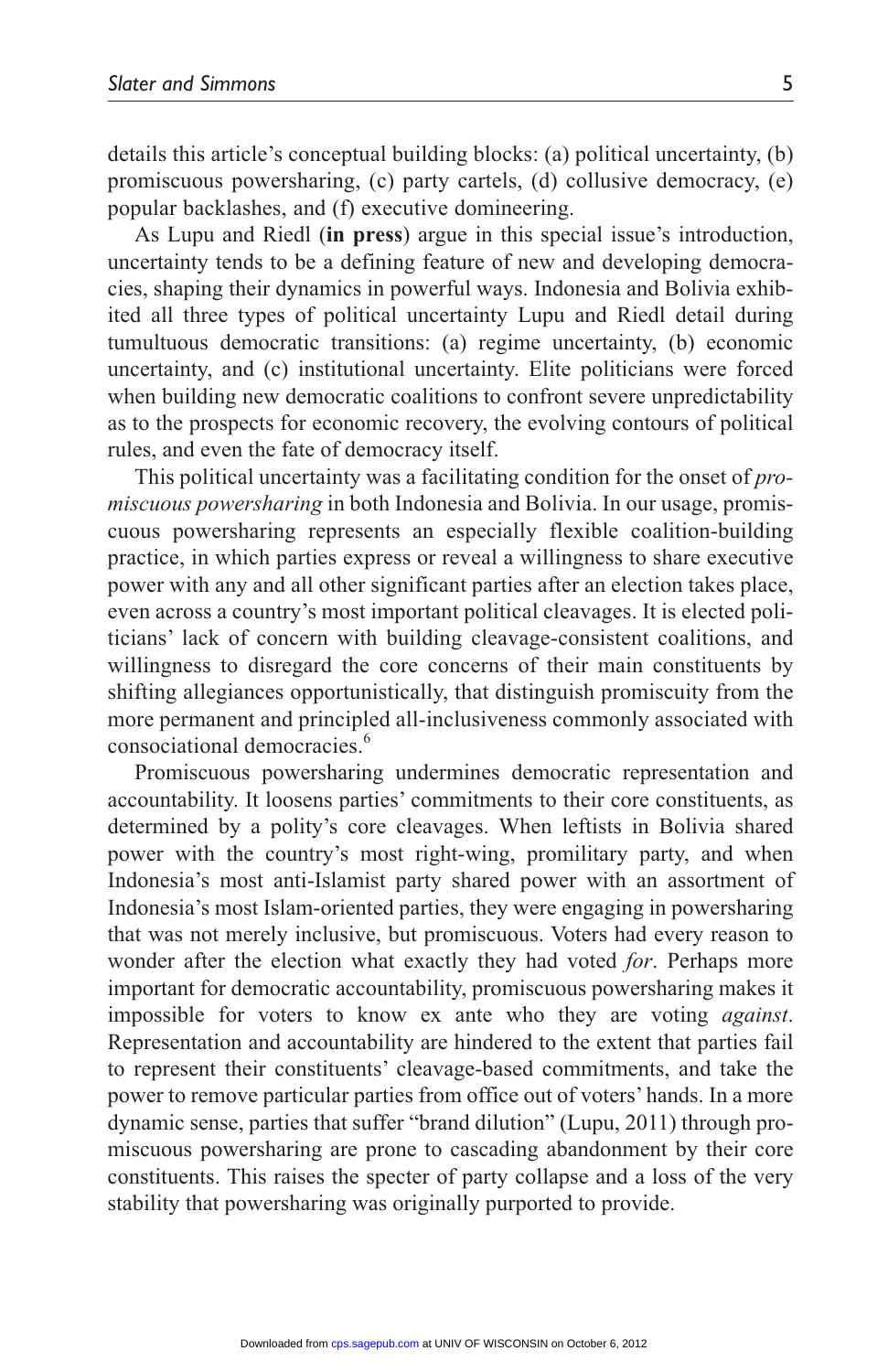The power to remove becomes especially threatened under conditions of a *party cartel* (Katz & Mair, 1995). By our strict definition, a party cartel exists only if every single significant<sup>7</sup> party gains a share of executive power through appointments to the cabinet. $8$  Yet parties need not go to this extreme to exhibit promiscuous powersharing, which is predicated on parties' willingness to abandon core constituencies in their opportunistic maneuvers to assemble ruling coalitions. Even when it does not assume its fully encompassing, cartelized version, as in Bolivia during the 1980s and 1990s, promiscuous powersharing affects the quality of democracy writ large. Hence we adopt the term *collusive democracy* to refer to democracies marked by promiscuous powersharing, whether every significant party is brought into the executive or not.

Once established, collusive democracy has both self-reinforcing and selfundermining traits. It is self-reinforcing because informal practices and networks forged during highly uncertain times will typically endure, ceteris paribus, into more stable times. Yet collusive democracy is democratic as well as collusive and offers ongoing opportunities for ordinary people to take political action outside the rubric of elitist pacts. Whenever we see mass societal involvement in efforts to weaken the grip of collusive party elites over national politics, we call these *popular backlashes*. It is through such popular backlashes that collusive democracy is most likely to come under threat. Such backlashes are not exogenous shocks, but endogenously generated responses to informal oligarchic exclusion in formal democratic settings.

These backlashes typically bring both dark clouds and silver linings for democratic quality. Broad popular reactions against elitist exclusivity are laborious to organize and channel and often require the leadership of charismatic figures to gain traction. Yet such figures usually struggle to make radical changes under democracy's institutional constraints. To borrow O'Donnell's (1994) phrasing, charismatic figures who ride to power through "vertical accountability" (i.e., direct ties to voters) are likely to feel stifled by, and hence to circumvent or disregard, institutions of "horizontal accountability" (e.g., courts, parliaments, and anticorruption commissions). Since O'Donnell's concept of "delegative democracy" struggles to convey who is delegating what to whom, we introduce the notion of *executive domineering* to capture this widespread phenomenon in developing democracies.

In sum, we argue that political uncertainty during tumultuous transitions to democracy can help induce party leaders to practice promiscuous powersharing—even to the extent of constructing a full-blown party cartel as a coping mechanism. The collusive democracy that this engenders invites popular backlashes, however, which are likely to pave the way for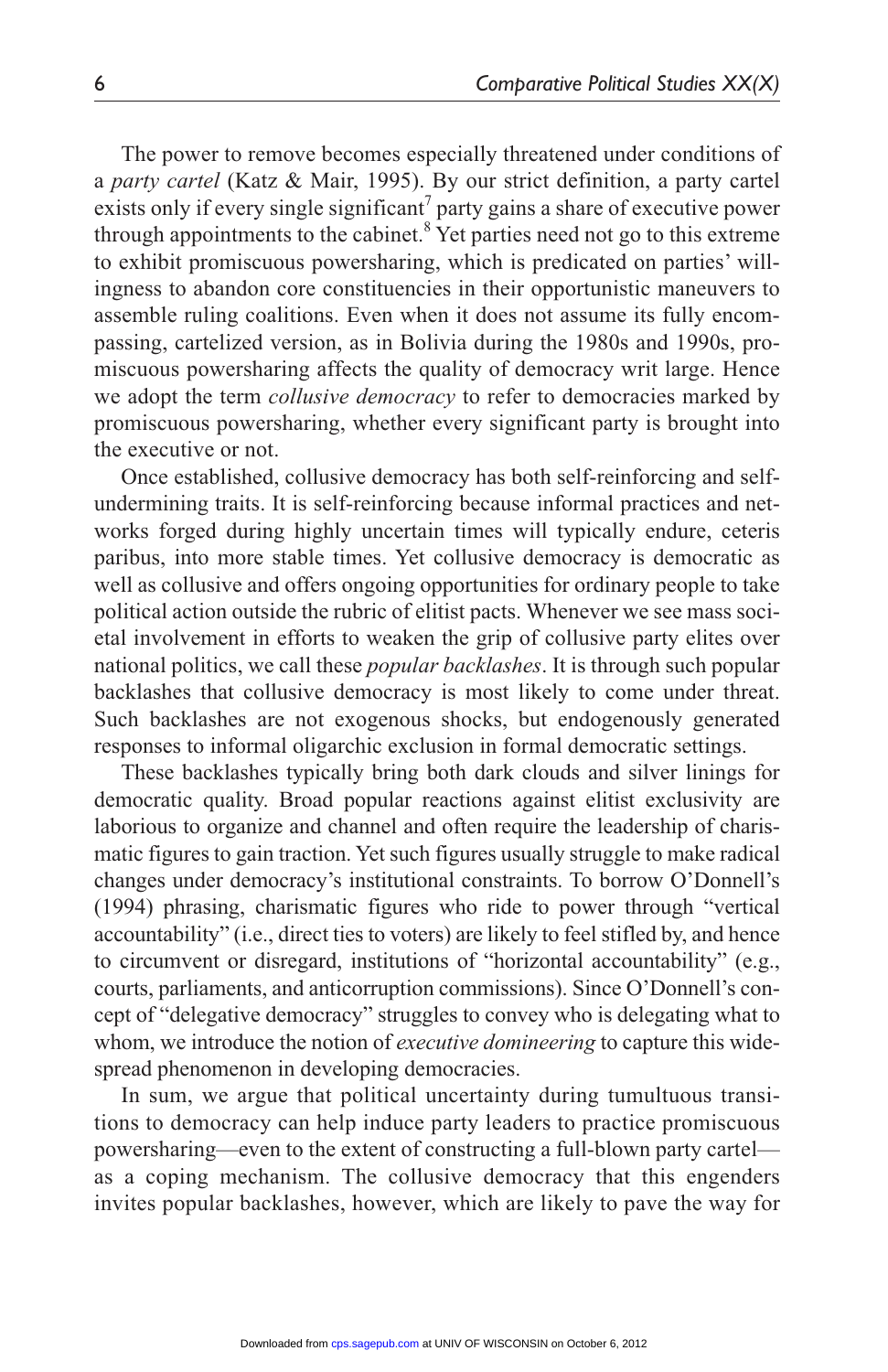executive domineering. An apparent cure for political uncertainty at one stage can thus become a primary source of political uncertainty down the road. We now show how these causal processes have played out in surprisingly similar fashion in two deeply disparate cases.

### **Shaping the Parameters of Powersharing: Revolutions, Cleavages, and Electoral Rules**

In the most general terms, Indonesia and Bolivia serve as a "most different systems" pairing (Przeworski & Teune, 1970). Given the countless ways that these cases vary, it is intriguing to uncover parallel patterns of promiscuous powersharing during times of severe uncertainty. These pronounced cross-case differences are methodologically useful because they allow us to control for a variety of alternative explanations specific to each case (e.g., purportedly collusive political culture). In the next section we argue that both Indonesia and Bolivia saw promiscuous powersharing originate in highly uncertain democratic transitions. This section lays the essential background for that discussion by tracing how political cleavages and electoral rules were shaped before the "third wave" of democratization hit Bolivia in the late 1970s and Indonesia in the late 1990s. In the process, we inductively uncover additional cross-case parallels that combine with uncertainty to explain why promiscuous powersharing emerged in these two cases.

The first important parallel is a revolutionary past. This is relevant for several reasons. First, histories of contentious mass politics almost certainly made it harder for party leaders to sustain exclusionary elitist pacts, while also probably helping to convince them that such elitism was essential for political stability in the first place. The strength of popular leftist revolutions also nationalized political life, making subnational ethnicity and regionalism less salient than one would expect by looking at these countries' pluralistic and geographically fragmented social structures.<sup>9</sup> Most important for our purposes, revolutions had profound consequences for which political cleavages would be most salient at the national level. This determined what would count as promiscuous as opposed to merely inclusionary in the powersharing arrangements attending democratization.

In Indonesia, independence was gained in 1949 through armed popular revolution against the Dutch. This made nationalism a potent political identifier and made the Sukarno-led Indonesian Nationalist Party (PNI) the country's most important political party as independence was gained. The postrevolutionary atmosphere proved conducive to a general elite consensus favoring at least mild forms of socialist intervention and redistribution.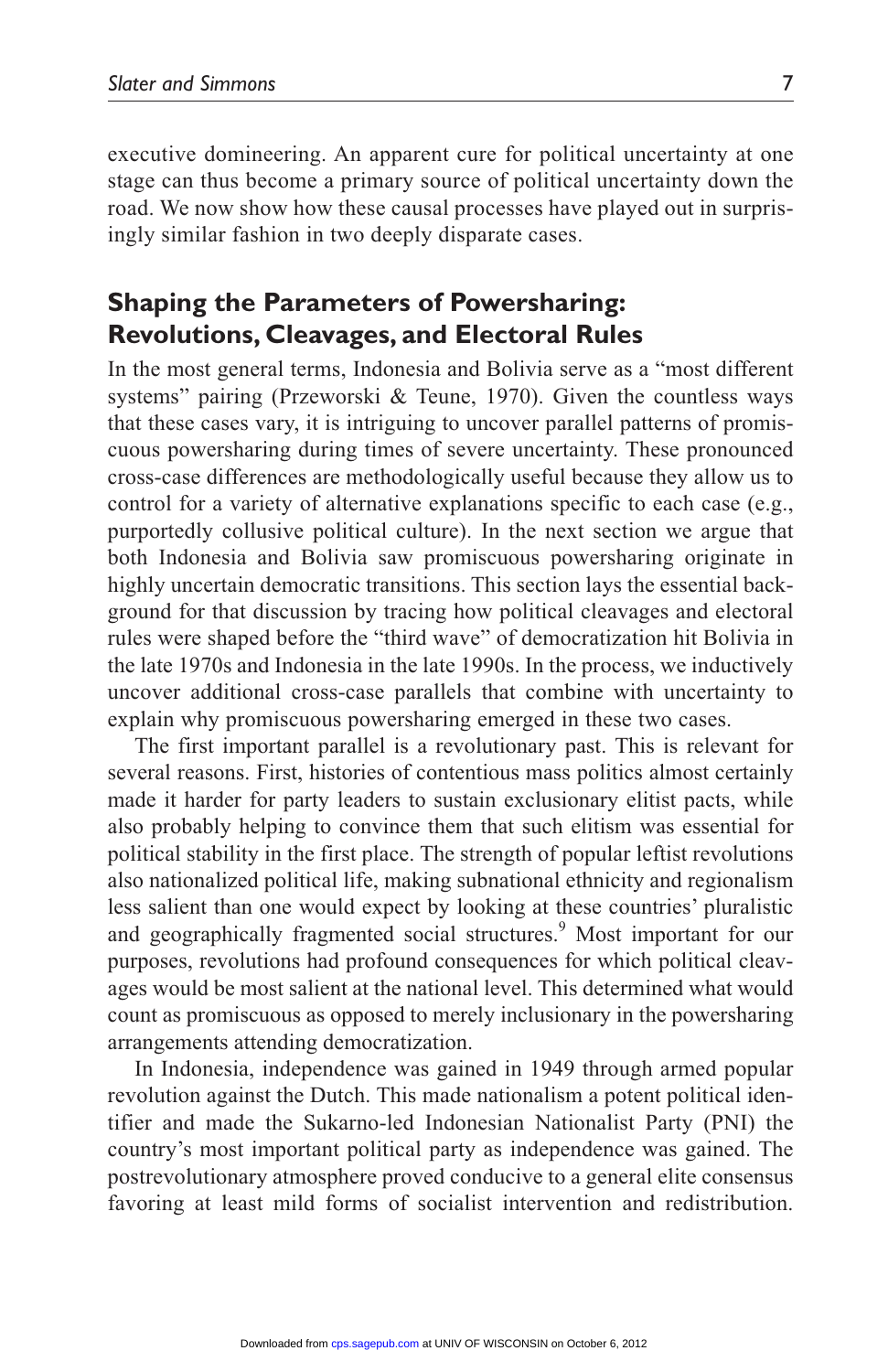Partisan schisms and ideological controversies revolved more around questions of religious and nationalist identity—particularly regarding the proper role for Islam in the diverse nation's politics—than questions of class and redistribution per se. $^{10}$ 

Bolivia's popular revolution occurred at a similar world-historical juncture (1952), and also propelled a mass-mobilizing party into power: the Nationalist Revolutionary Movement (MNR). Yet Bolivia's revolution took place almost a century and a half after colonialism had ended. Revolution thus did not pit a cross-class coalition against a colonizer, as in Indonesia. Instead, by sparking the corporatist-style incorporation of labor and the peasantry, Bolivia's revolution activated and organized workplace and classbased alliances. This launched a massive social transformation that politically cleaved peasants from miners and drove most of the middle class to ally with the wealthy. The upshot of revolution would thus be cleavage politics centering on questions of *class* in Bolivia, and rotating around questions of *religion* in Indonesia.<sup>11</sup>

Lengthy periods of militarized authoritarianism (1966–1998 in Indonesia, 1964–1982 in Bolivia) would mostly perpetuate these core cleavages. As is so often the case, authoritarian rule would also create a new *regime* cleavage between forces associated with the dictatorship and its strongest opponents. Party politics was not only about parties and their presumptive social constituencies when democracy was reintroduced; it was also about what would happen to the military and the ancien régime.<sup>12</sup> Hence when we examine powersharing arrangements below, its promiscuity will be gauged by how starkly it transcends the *class and regime cleavages* in Bolivia, and the *religious and regime cleavages* in Indonesia.13

Powersharing is not shaped only by political cleavages, however. It is also a function of electoral rules. Like cleavages, these rules tend to be historically shaped, and to become among the most important parameters influencing democratic interactions. Here we find an additional parallel between the Indonesian and Bolivian cases. When each country democratized, it did so against the backdrop of electoral rules imposed by conservative military regimes. Specifically, both cases had well-established provisions for *parliamentary selection of the president*. 14 Since these rules were not patently antidemocratic, they were not a prime target of democratic reformers during their struggles to uproot military rule. The upshot was that Indonesia and Bolivia were both institutionally predisposed toward "parliamentarized presidentialism" (Mayorga, 1997). By taking the selection of the president out of the hands of voters and placing it in the hands of parliament, this electoral system enhanced the presidency's horizontal accountability (to other elites) while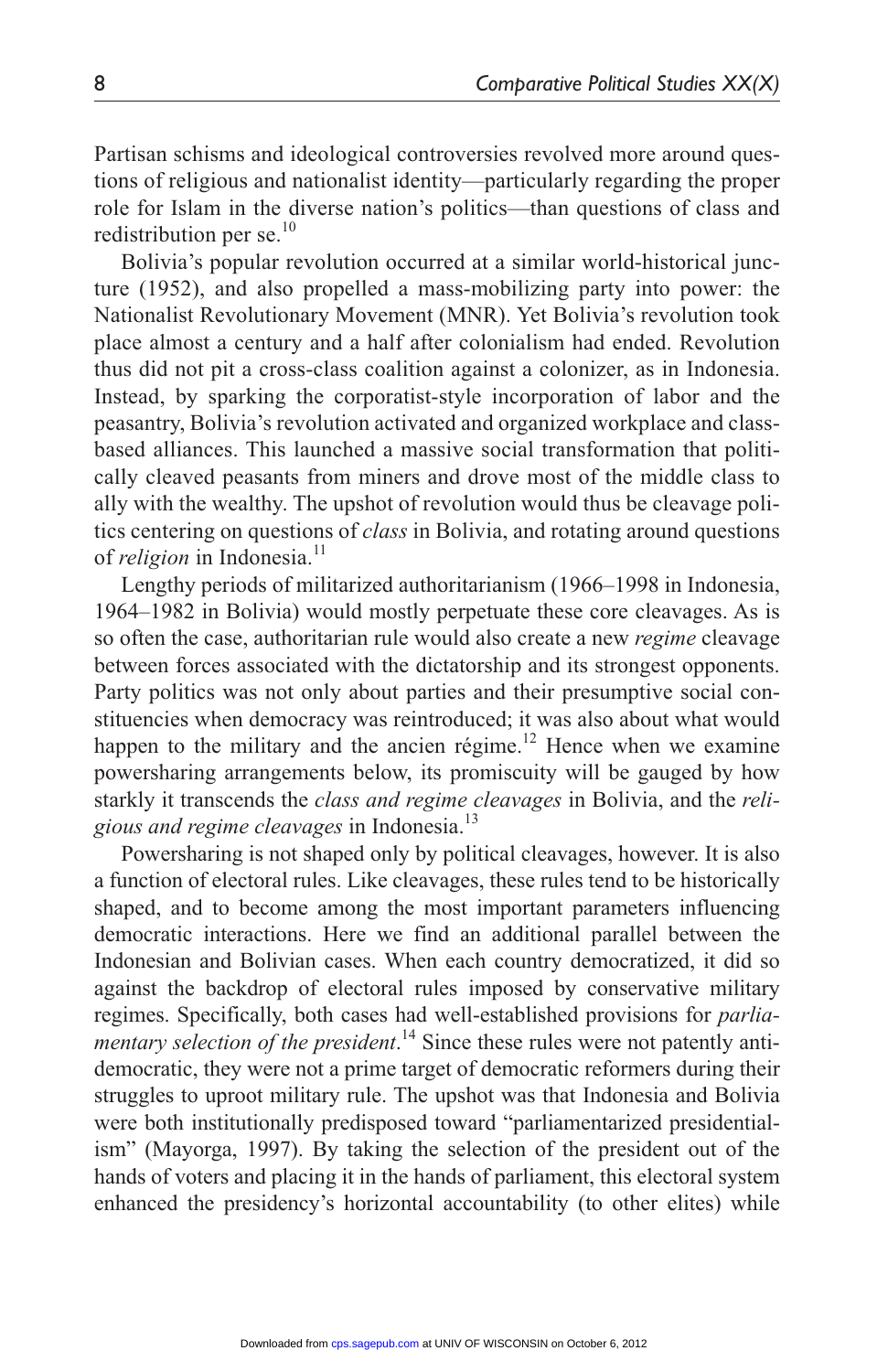weakening its vertical accountability (to voters). This heightened parliament's capacity to impose a powersharing quid pro quo on any new president.

Yet it did not necessitate promiscuous powersharing. In both Indonesia and Bolivia, it would prove possible to build cleavage-consistent winning coalitions. Certainly nothing about the electoral system required the all-party cartel that would emerge in Indonesia or the *megacoalicion* that would arise in Bolivia. Nevertheless, it is critical to appreciate that during their countries' tumultuous democratic transitions, party elites in Indonesia and Bolivia were not only pressed by historically defined political cleavages to *compete*. They were also given an occasion and opportunity by the inherited institution of parliamentary selection of the president to *collude*. The fact that cross-cleavage collusion indeed occurred had much to do with the severe uncertainty attending Indonesian and Bolivian democratization, as we now show.

# **The Road to Promiscuous Powersharing: Tumultuous Transitions and Democratizing Elections**

Indonesia and Bolivia experienced two of the rockiest roads to democratization in recent global memory. This section divides this process into two parts: tumultuous transitions and democratizing elections.

### *Tumultuous Transitions*

Chaos was a cause more than a consequence of democratization in both Indonesia and Bolivia. In Indonesia, the Suharto regime (1966–1998) shifted from a relatively stable military-dominated regime in its first decade toward a more personalized and unpredictable authoritarian arrangement by the 1990s (Slater, 2010). As in many aging autocracies, political uncertainty became endemic — no one knew what would follow Suharto or even what he would do on any given day. By the mid-1990s, Indonesia was experiencing an upsurge in ethnic riots and conflict (Sidel, 2006), and Suharto was confronting rising criticism from leaders on both sides of Indonesia's nationalist-Islamic cleavage: Megawati Sukarnoputri, the daughter of the nation's charismatic founding hero, and Abdurrahman Wahid, the leader of Indonesia's (and the world's) largest mass Islamic organization (Aspinall, 2005). When a devastating financial crisis roared across Asia in 1997–1998, the Suharto regime's response combined incoherence, inconsistency, and incompetence (MacIntyre, 2001). By the time Suharto resigned in the face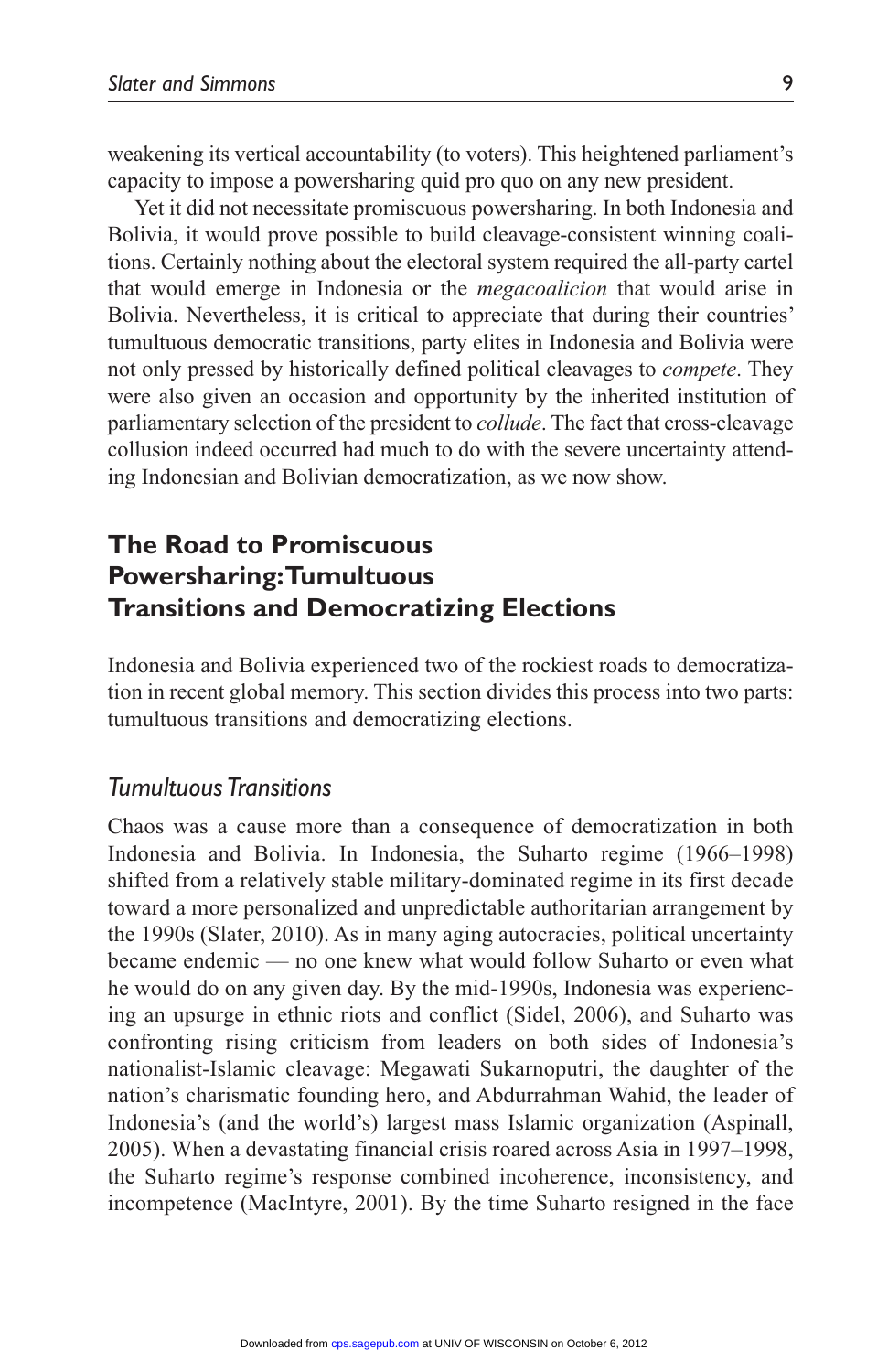of massive street protests and cascading elite defections in May 1998, Indonesia's national currency had plummeted from 2,250/dollar to below 17,000/dollar.

The fallout from Suharto's fall was deeply uncertain. Although Suharto managed to follow constitutional procedures and transfer power to his vice president, B. J. Habibie, his successor lacked political support and legitimacy. Habibie initially declared that he would serve out the remaining fourplus years of Suharto's five-year term. Yet mass protest and elite opposition to this democratic delay continued, even from within the old ruling party, Golkar, which Habibie ostensibly led. Within a week of assuming the presidency, Habibie announced that free and fair national elections—the first in Indonesia since 1955—would be held within 12 months.

Meanwhile, the military loomed in the foreground more than the background. Despite splitting over how fiercely to defend Suharto's presidency, it remained the most powerful institution in the land. Its leader, Wiranto, had stood beside Suharto, both literally and figuratively, as the dictator grudgingly ceded power. As the economy remained in free fall, ethnic riots worsened, and provincial separatism gathered steam in Aceh, East Timor, and West Papua, the military's patience with Indonesia's democratic experiment remained an open question. Little wonder that Indonesians joked that the "Habibie" presidency in 1998–1999 stood for "Hari Bikin Bingung": loosely, a time of utter confusion.

The collapse of military rule in Bolivia in the late 1970s and early 1980s was a similarly white-knuckled affair. Indeed, Bolivia arguably boasts Latin America's most chaotic transition to democratic rule; this was the period when Bolivia became "a byword for sheer political anarchy" (Dunkerley, 1984, p. 348). As the country's export boom began to fizzle, General Hugo Banzer faced an increasingly mobilized and aggrieved society. A massive devaluation, rising corruption within the military, and an unfavorable end to negotiations with Chile over sea access alienated Banzer's middle- and upper-class supporters. The military proved unable to contain union-led unrest, and a massacre in Cochabamba drove much of the historically conservative peasantry into the prodemocracy camp.

In late 1977 Banzer announced elections for the following July and formally lifted constraints on party formation and activity (Gamarra, 1997, p. 366). The MNR reemerged with former president Victor Paz Estenssoro at the helm. The party retained significant peasant support and Paz Estenssoro's revolutionary legacy gave him centrist appeal and name recognition. Further to the left, former MNR leader Hernán Siles Zuazo ran under the label of the MNRI (the "left" MNR), and joined with a third political force: the Revolutionary Left Movement (MIR), founded in 1970 to include all of the "major left groupings" in the country (Klein, 1992, p. 263).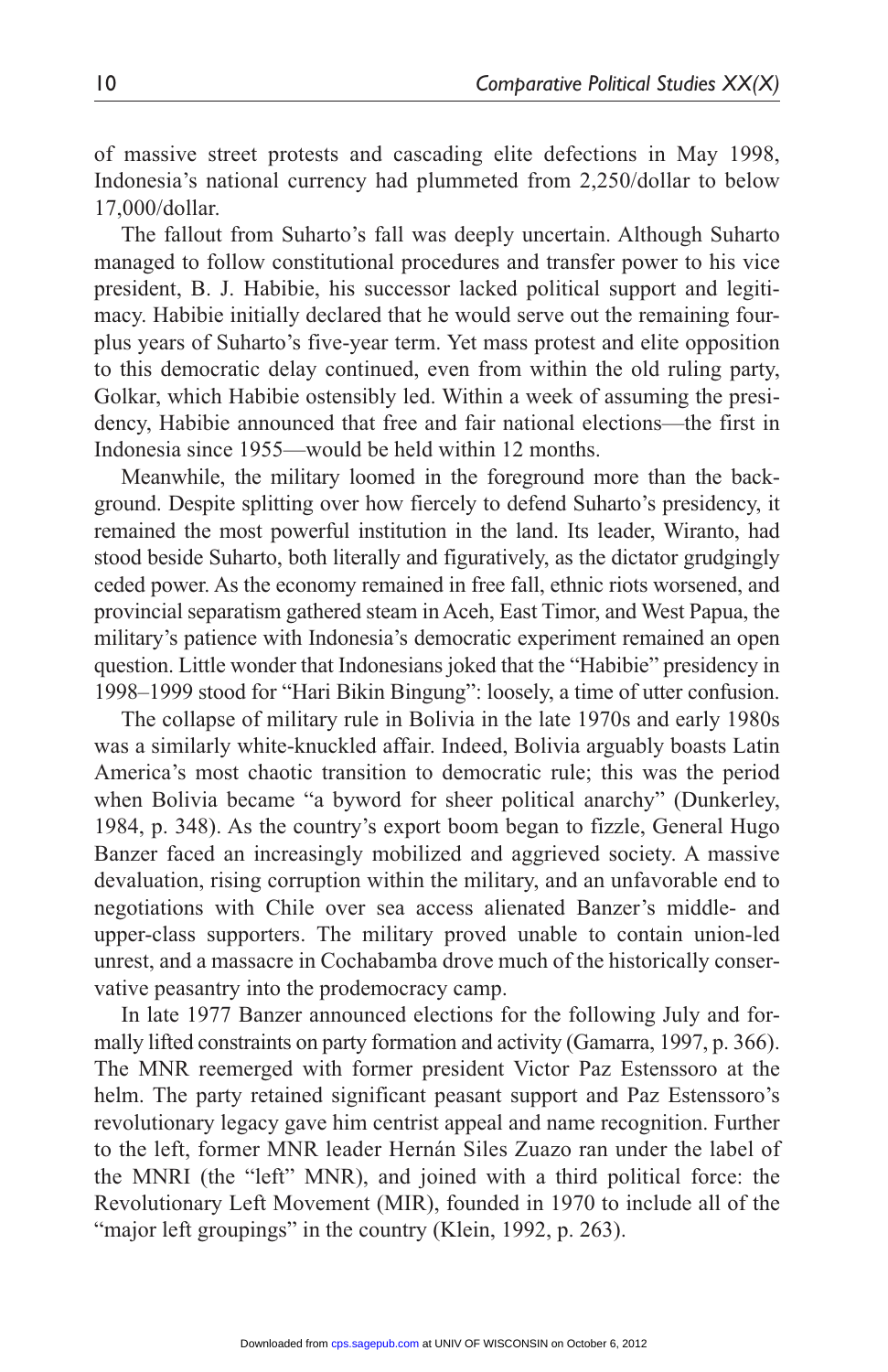|                                                                      |             |                               |      |  |                             | 1979 1980 1985 1989 1993 1997 2002 2005        |  |
|----------------------------------------------------------------------|-------------|-------------------------------|------|--|-----------------------------|------------------------------------------------|--|
|                                                                      |             |                               |      |  |                             |                                                |  |
| UDP Slate <sup>a</sup>                                               | 37.92 39.74 |                               |      |  |                             |                                                |  |
| <b>MIR</b>                                                           |             |                               |      |  | $10.19$ 21.83 $17.12$ 16.32 |                                                |  |
| <b>MNRI</b>                                                          |             |                               | 5.48 |  |                             |                                                |  |
| <b>MNR</b>                                                           |             |                               |      |  |                             | 34.52 20.66 30.36 25.65 35.55 18.59 22.46 6.47 |  |
| ADN <sup>b</sup>                                                     |             | 14.41 17.26 32.82 25.24 21.05 |      |  |                             |                                                |  |
| % won by main parties 86.85 77.67 78.85 72.72 56.60 58.46 38.78 6.47 |             |                               |      |  |                             |                                                |  |

**Table 1.** Vote Share (percentages) for Bolivia's Major Parties, 1979–2005

Source: Dunkerley (1984), Centellas (2007), Corte Nacional Electoral and Instituto Nacional de Estadística.

a. The UDP slate included the MIR and the MNRI, as well as a number of smaller parties.

b. 1993 data reflect MIR support through the AP coalition.

Banzer intended to install a "democratically" elected military candidate as the new president. However, the military was not well practiced in the arts of electoral competition and manipulation. The 1978 election officially ended with the military's candidate, Juan Pereda, well in the lead. But the evidence for fraud was clear (Dunkerley, 1984, pp. 245-247). Having botched its attempt to manipulate the election, the military staged a coup.

What followed was a more halting, slow-motion, and setback-stricken transition to procedural democracy than what would later transpire in Indonesia. Between 1978 and 1982 a procession of two civilian and seven military governments ruled Bolivia. Elections in 1979 ended with no majority candidate. Unable to choose a victor from among the contenders, the legislature decided to appoint a caretaker president and rerun elections the following year. The military chose otherwise and staged a coup. A civilian regime held elections again in 1980, and the vote was once again divided among the three major parties (see Table 1). Having learned from their previous mistakes, the legislature came together to support the plurality victor— Siles Zuazo of the MNRI-MIR alliance. But the army refused to let Siles take office and staged yet another coup. It would not be until 1982 that the Bolivian military—like its later Indonesian counterparts facing a collapsing economy and sustained popular mobilization—would step aside.

#### *Democratizing Elections*

Looking back, it is clear that democratically elected parliaments and executives definitively displaced military rule in 1999 in Indonesia and in 1982 in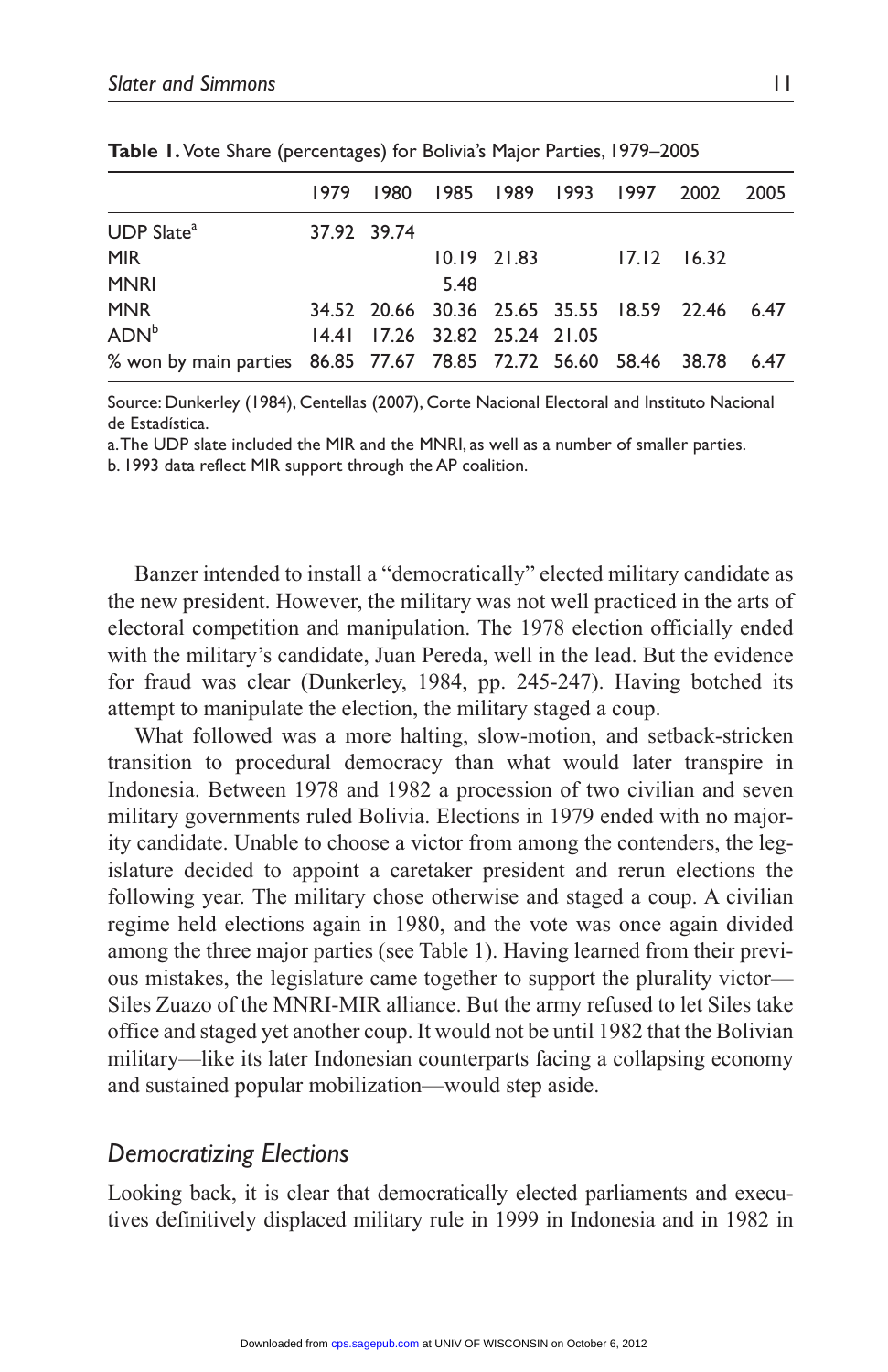| Party      | Percentage |  |  |
|------------|------------|--|--|
| PDI-P      | 33.8       |  |  |
| Golkar     | 22.5       |  |  |
| <b>PKB</b> | 12.6       |  |  |
| <b>PPP</b> | 10.7       |  |  |
| <b>PAN</b> | 7.1        |  |  |
| Total      | 86.7       |  |  |

**Table 2.** Vote Totals from Indonesia's June 1999 National Election

Bolivia. Yet these elected party elites did not have the benefit of hindsight. Histories of military intervention were at once long and vividly recent; there could be no complacency about soldiers remaining in their barracks. Compounding this regime uncertainty was the inconclusiveness of democratizing elections as to which civilians would rule. Having produced no majorities, founding elections in Indonesia and Bolivia initially perpetuated political uncertainty more than they resolved it. Since voters had not clearly sorted majorities and minorities, that hard and uncertain job was left to the politicians.

Leading parties in both cases enjoyed ample opportunity to build cleavageconsistent winning coalitions. In Bolivia, such an outcome initially came to pass. The political right, anchored in the newly formed Nationalist Democratic Action party (ADN), joined with left and center forces in October 1982 to support the instatement of the Congress elected in July 1980. Yet the left and right did not initially share power. Reflecting a clear regime cleavage, the center (MNR) and left (MIR and MNRI) joined forces to keep the ADN candidate, General Hugo Banzer, from assuming the presidency. MNRI candidate Siles Zuazo took the oath of office and Bolivia returned to constitutional democracy. As in most of Latin America, opponents of military rule made sure the military's strongest backers would be excluded from Bolivia's new democratic order. Yet as we will see, this cleavage-consistent coalition would patently fail to bridle political instability.

Initial powersharing in Indonesia in 1999 involved a more complicated set of coalitional calculations. Amid Indonesia's cross-cutting regime and religious cleavages, a variety of cleavage-consistent majority coalitions were possible at the special parliamentary session of October 1999, when the presidency would be decided (see Table 2). The big winner in the June 1999 parliamentary vote, with almost 34% of the tally, had been Megawati Sukarnoputri's PDIP: Indonesia's primary organized expression of nationalist as opposed to Islamic sentiment. The old-guard authoritarian ruling party, Golkar, was a distant second at 22%. Trailing PDIP and Golkar were three parties with their social roots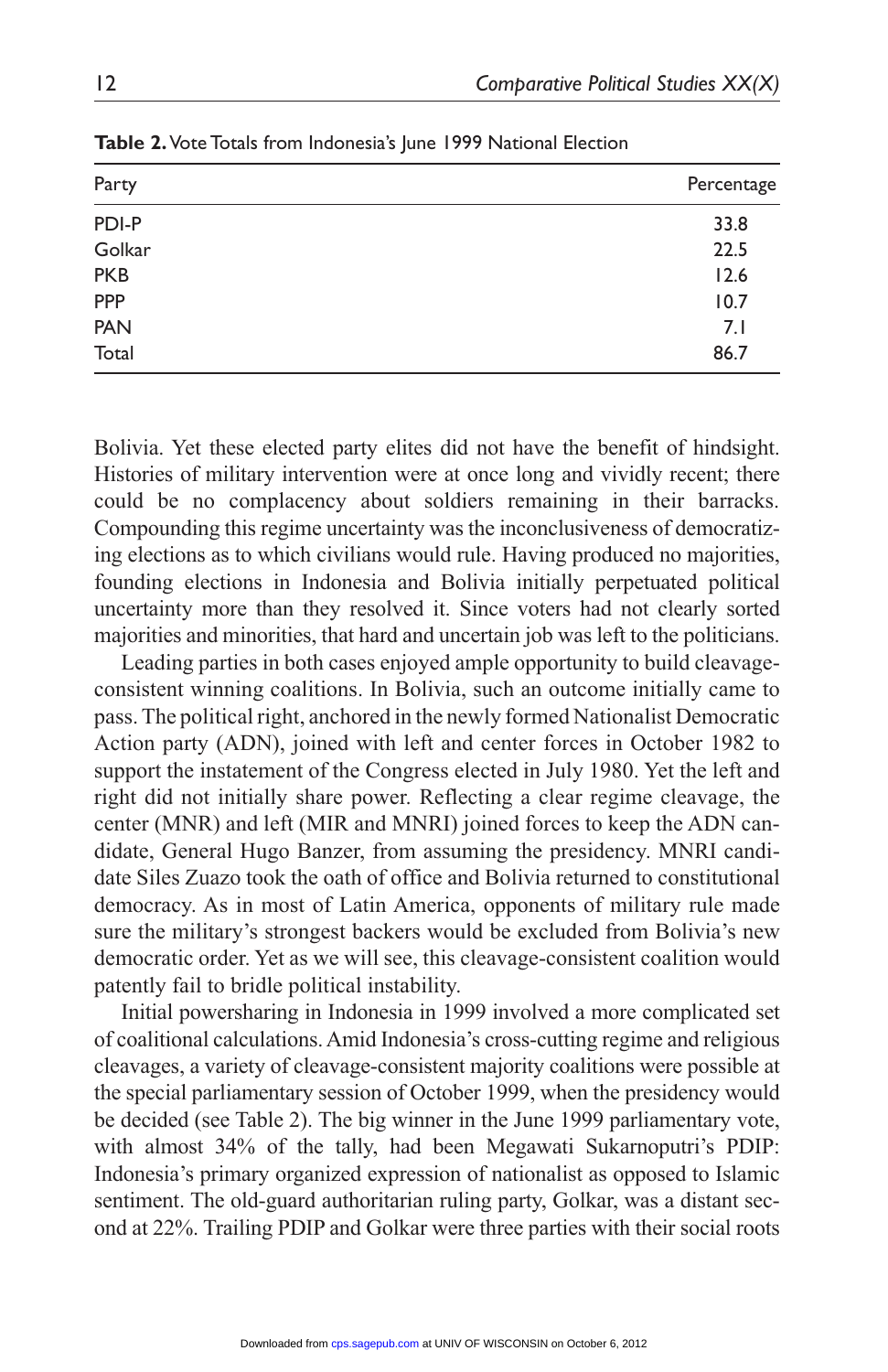in Islamic organizations: the PKB, PAN, and PPP. Although more than 100 parties had contested the election, these leading five had secured almost 87% of the vote, and would determine—along with the military, which still held approximately 7% of the parliament through appointed seats—whether Golkar's Habibie would remain in office, and who would replace him if not.

The 4 months between the June popular election and the October special parliamentary session saw plenty of intense coalitional politicking; but there was as yet no sign of promiscuous powersharing. Cleavages rather than cross-cleavage collusion were channeling the action. At the center was Megawati, widely assumed to be the president in waiting. Pundits mostly expected her PDIP to team up with Abdurrahman Wahid's PKB to reject President Habibie's "accountability speech" to the parliament and deliver the presidency to Megawati. Indeed, Wahid repeatedly expressed his support for Megawati as the special session approached. Yet these two parties did not constitute a majority, and the PDIP exerted surprisingly little effort at crafting either a nationalist or reformist coalition, seemingly waiting for the presidency to fall into Megawati's lap. It appears that this unstrategic inaction was largely the result of uncertainty over the details of Indonesia's (suddenly relevantly democratic) electoral rules. Incorrectly thinking that the presidency would be decided by a parliamentary plurality rather than majority, the PDIP let the coalition-building initiative slip to other, smaller parties (Ambardi, 2008).

What initially countered the Megawati steamroller was an emerging alliance of small Islamic parties, dubbed the "Central Axis." Though short on numbers, these parties were long on moral authority. Their leading figure, Amien Rais of PAN, had been the most outspoken and courageous elite opponent of the Suharto regime during its dying days. Although dreams of a reformist coalition largely hinged on hopes that Amien would team up with the PDIP's Megawati and the PKB's Wahid, Amien's apparent Islamic turn before the 1999 parliamentary session put these hopes on ice. When a series of Islamic politicians complained that Megawati was insufficiently pious (and male) to merit the presidency, the nationalist-Islamic cleavage reared its divisive head. Yet ironically, the result of intense cleavage-based competition at the special parliamentary session would be a cartelized coalition, devoid of clear positioning on any of Indonesia's salient political cleavages.

# **The Origins of Promiscuous Powersharing: Coping With Uncertainty by Colluding**

Promiscuous powersharing was the eventual but not the inevitable result of highly uncertain democratic transitions. As of October 1982 in Bolivia and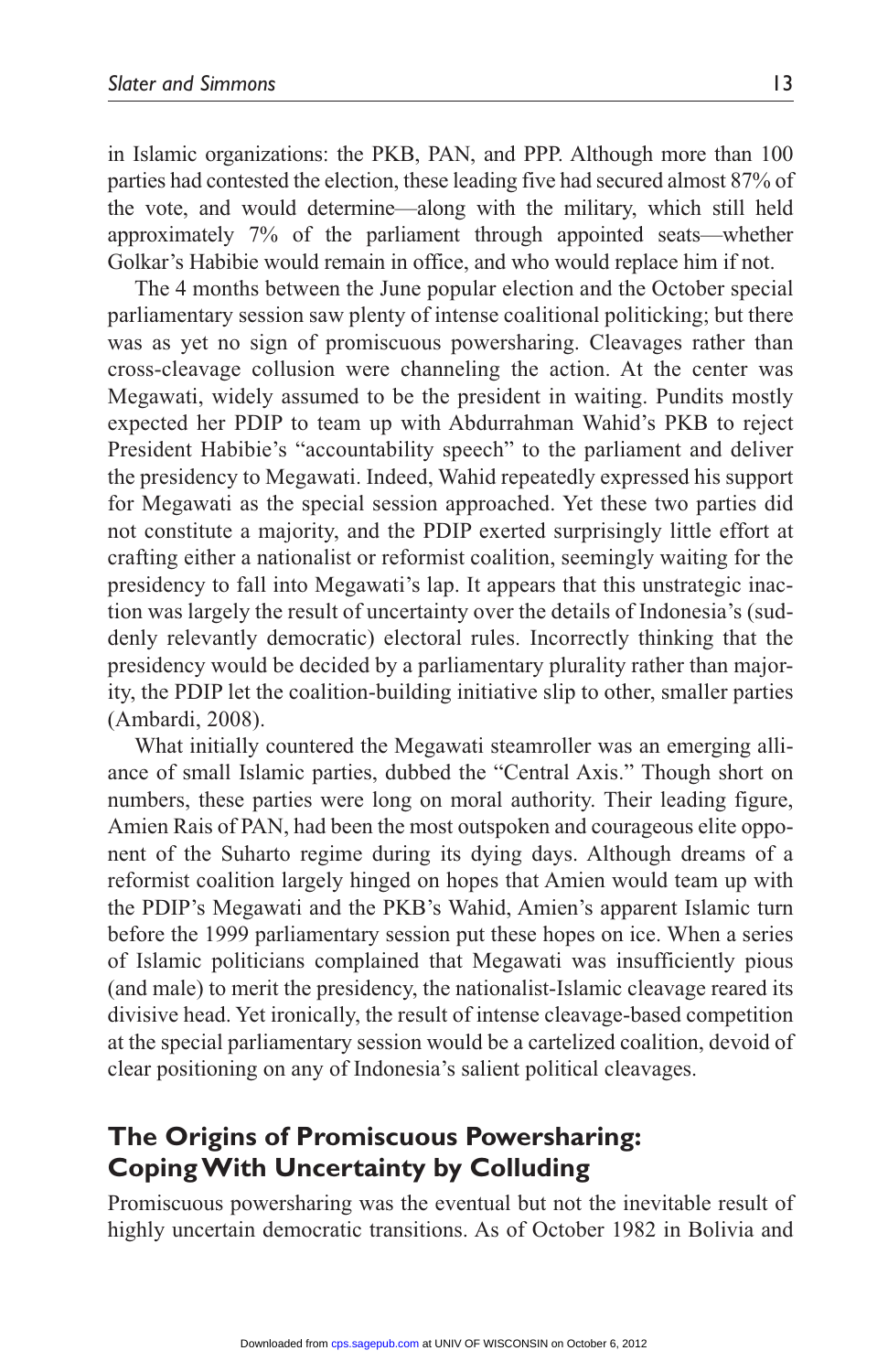October 1999 in Indonesia, democratic powersharing was being shaped by cleavages rather than collusion. Yet ongoing uncertainty in the political, economic, and social realms pressed party leaders to share power in much wider ways than had been expected or experienced before.

Indonesia's 1999 special parliamentary session opened with an inspiring triumph for the forces of democratic reform. President Habibie's "accountability speech" was roundly rejected, paving the way for Indonesia to anoint its first democratically elected chief executive in nearly half a century. Yet this anointing would be the work of parliament, not the people.

After striking a blow for democracy by removing Habibie, parliament undermined the popular will by denying the presidency to the parliamentary election's landslide winner, Megawati Sukarnoputri. The Islamic "Central Axis" had convinced Megawati's erstwhile ally, the PKB's Abdurrahman Wahid, to stand as an alternative presidential candidate. With sweeping support from Islamic parties as well as strong backing from old-guard elements in the military and Golkar, Wahid outpolled Megawati 373–313 and captured the presidency: despite the fact that his PKB had barely received 10% of the popular vote, compared to the 34% won by Megawati's PDIP. With Megawati defeated, the new coalition appeared poised to take on an Islam-centered and ancien régime–friendly flavor. Ominously for prospects of deeper democratic reform, the two leading candidates for the vice presidency were the new leader of Golkar, Akbar Tandjung; and the head of the military, Wiranto.

Yet the spirit of democratic nationalism that had overthrown Dutch colonialism and helped topple military rule would not be easily silenced. Riots erupted in the major PDIP strongholds of Jakarta, the national capital, as well as Bali. This unrest occurred against a backdrop of ongoing financial crisis, continuing outbreaks of ethnic bloodshed, and worsening separatist sentiment (East Timor had formally separated from Indonesia just a month earlier). Stability was thus a greater concern for Indonesian party elites in October 1999 than cleavage consistency. Golkar's Akbar and the military's Wiranto stepped aside as vice presidential candidates, and parliament tapped Megawati as vice president in a landslide. This tempered nationalist outrage and tamed nationalist protest.

If the new Wahid–Megawati tandem had been free to construct a cabinet as they saw fit, the prospects for a genuinely reformist coalition would have been excellent. As a matter of mathematics, Golkar and the military could easily have been excluded from the new government, much as Hugo Banzer and his ADN were initially forced into opposition in Bolivia in 1982. Yet Wahid had accrued too many political debts in securing the presidency to build a limited coalition of any kind. Instead of an ideologically compatible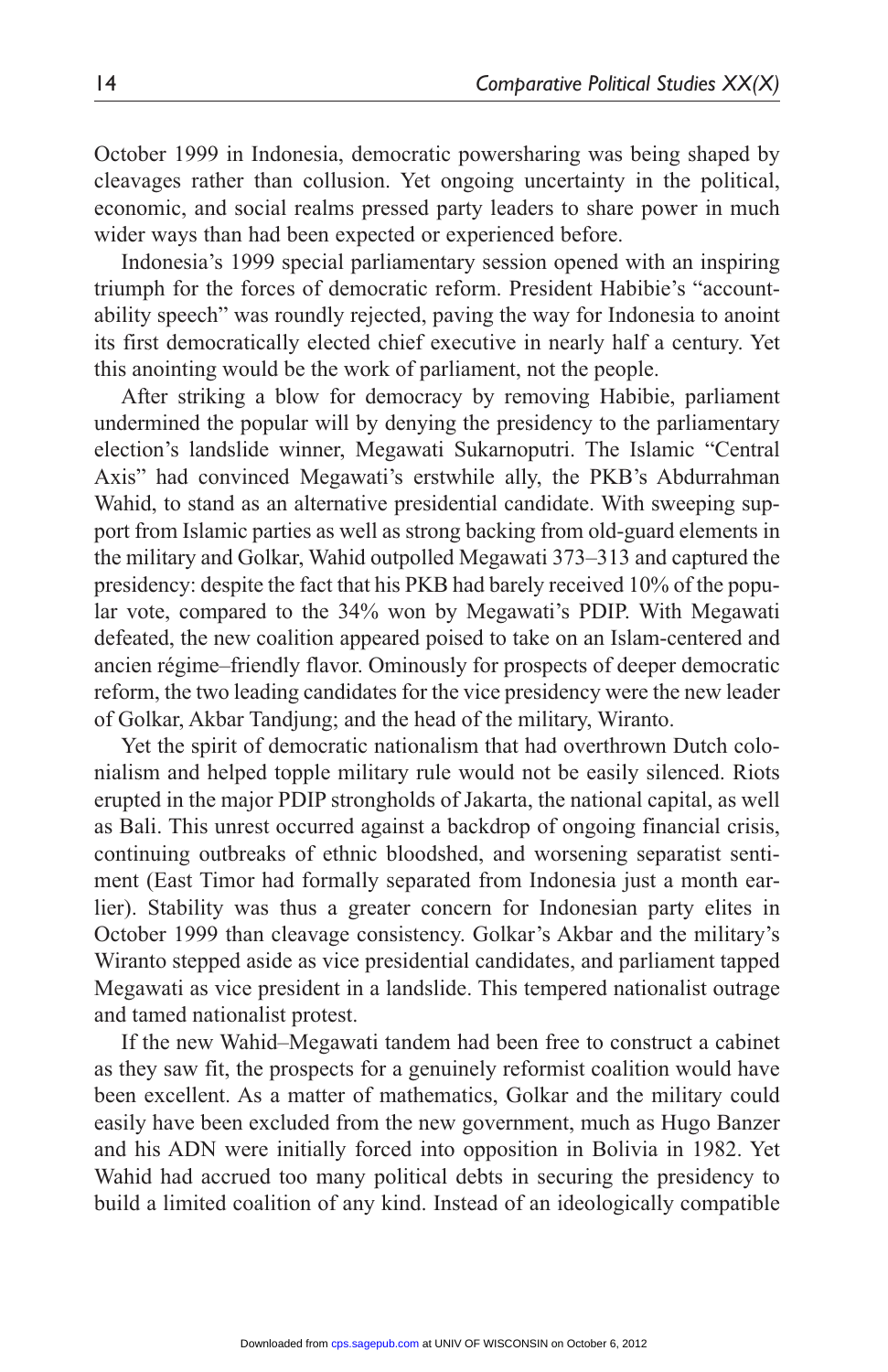or minimum-winning coalition, Indonesian democracy was born with an allencompassing party cartel. Backroom negotiations among all five major faction leaders (Wahid, Megawati, Amien Rais, Golkar's Akbar, and army head Wiranto) produced a cabinet that had to be expanded from 25 to 35 members to dissipate disputes over each group's share of the pie.<sup>15</sup> Every significant party gained seats in the cabinet—even the Islamic PK, a minuscule "mosquito" party that had gained only 1.4% of the popular vote. Ironically, the vigorous party-led mobilization of reformist and religious blocs in the 1999 election and parliamentary session produced a ruling coalition devoid of clear positioning on either the reformist or religious divide.

This collusive turn in Indonesia mirrored (and surpassed) the collusive turn taken by Bolivian party elites in the mid-1980s. Although the MNRI-MIR coalition under President Siles leveraged its parliamentary plurality in 1982 to secure the presidency through a leftist coalition, this cleavageconsistent powersharing arrangement failed to produce political stability. The Siles administration proved unable to pass economic reforms as hyperinflation (to the tune of more than 2,000% in 1984) wreaked havoc on Bolivia. In the context of a fiscal crisis, endemic popular protest, and the looming threat of another military takeover, Siles agreed to step aside early and hold presidential elections.

In 1985, the politics of collusion began in earnest. Banzer's ADN won a plurality in the July election but did not receive the absolute majority necessary to claim the presidency. For the MNR and MIR, a coalition with each other continued to be favorable to a Banzer presidency. The MIR agreed to back the MNR, allowing second-place candidate Paz Estenssoro to claim victory.

But this cleavage-consistent anti-ADN alliance did not last long. The ADN's strength in the congressional round combined with the lessons of Siles's disastrous tenure implied that an alliance with Banzer would be a necessary evil. After taking office, Paz Estenssoro created an "informal pact" with the ADN (Klein, 1992, p. 274), offering access to patronage in exchange for congressional support (Gamarra, 1994). This "Pact for Democracy" brought the general who oversaw the most repressive regime in recent Bolivian history and who had gone on to serve as the representative of Bolivia's most conservative forces—formally into the fold. The pact eased the implementation of market-oriented economic reforms, allowing Paz Estenssoro to maintain critical congressional support through a period of painful economic adjustment. Perhaps most important, the pact gave Paz Estenssoro the coalitional muscle to dismantle labor's remaining power and place political initiative squarely in the hands of Bolivia's elitist parties (Mayorga, 1997). Although the middle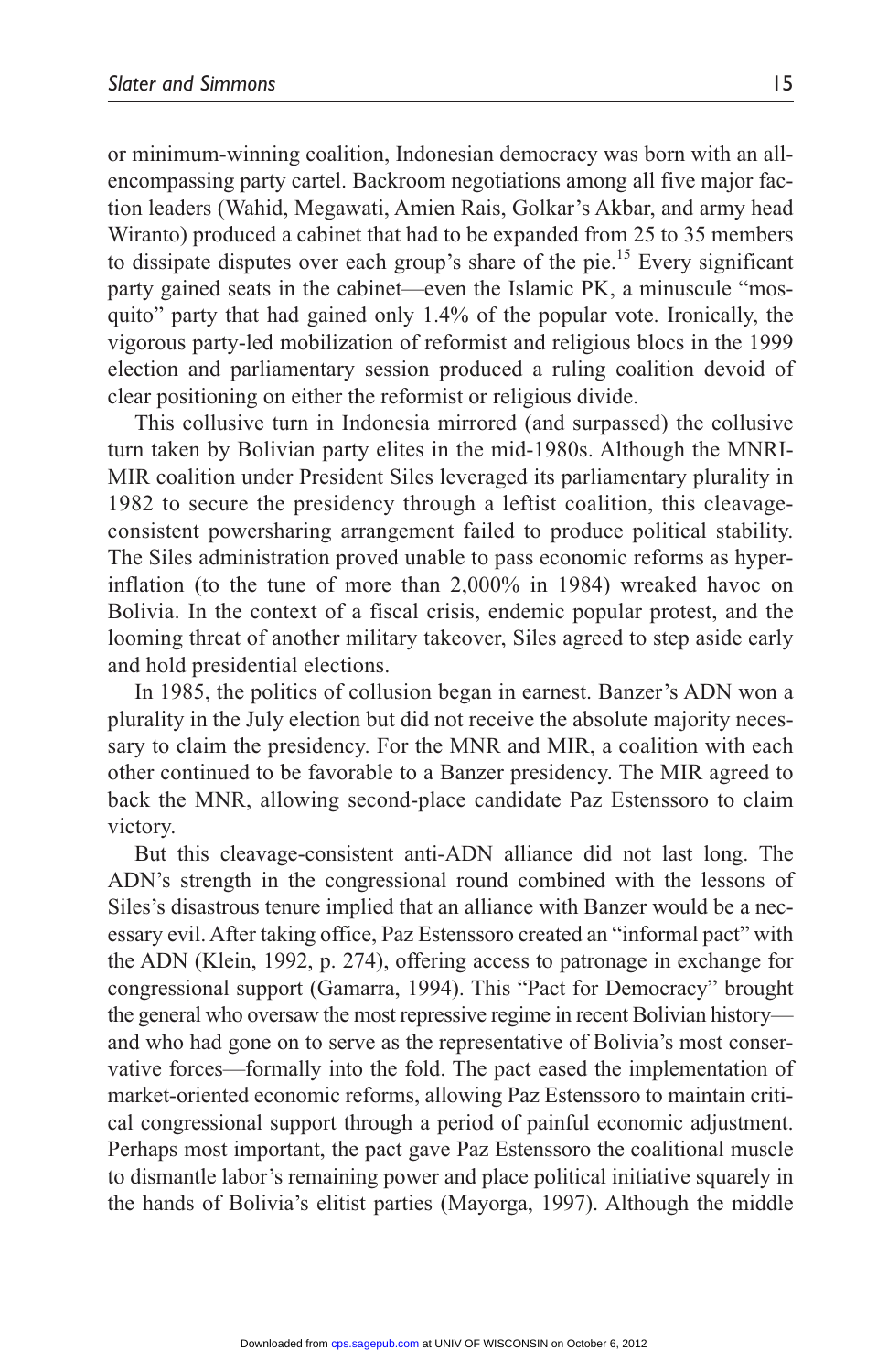classes benefited from the spoils of new government jobs that proliferated under the subsequent eruption of *empleomanía*, popular sectors were cut out of the powersharing game in both programmatic and patronage terms.

# **The Dynamics of Promiscuous Powersharing: Self-Reinforcing Versus Self-Undermining Tendencies**

Although promiscuous powersharing had its origins in Indonesia and Bolivia in highly uncertain transitional times, the phenomenon is not a straightforward product of uncertainty alone. Once established, promiscuous powersharing has exhibited an intriguing combination of self-reinforcing and self-undermining dynamics. Rather than simply being an expedient stopgap measure, promiscuous powersharing became seen by political elites as appropriate. Even as uncertainty declined, collusion deepened. Yet since politics remained procedurally democratic as well as substantively collusive, party elites could not play their powersharing games unmolested. We first explore the cementing of promiscuous powersharing after severe political uncertainty had passed, then detail how voter dealignment and executive domineering have undermined party collusion (to differing degrees and in different ways) in both Indonesia and Bolivia.

### *Reasserting Promiscuity*

Indonesia experienced a backlash against party collusion within a year of its birth in October 1999, forcing a quick reassertion of the promiscuous pact. This backlash began in the form of executive domineering, not a groundswell of dissatisfaction from below. Chafing under the constraints of a cabinet he did not choose and could not control, President Wahid began purging PDIP and Golkar representatives from the cabinet in June 2000. Since Wahid had gained the presidency only by promising to share his cabinet with all parties, and controlled only around 10% of the parliament through his PKB, these cabinet reshuffles prompted a powerful collective reaction from parliamentary elites. Impeachment proceedings began in late 2000, and were concluded with Wahid's removal in August 2001. Remarkably, the cartel that had united in 1999 to elevate Wahid and defeat Megawati had reunited in 2000–2001 to elevate Megawati and defeat Wahid.

It is hard to imagine a more vivid example of party cartelization through promiscuous powersharing. Recall that Megawati had been denied the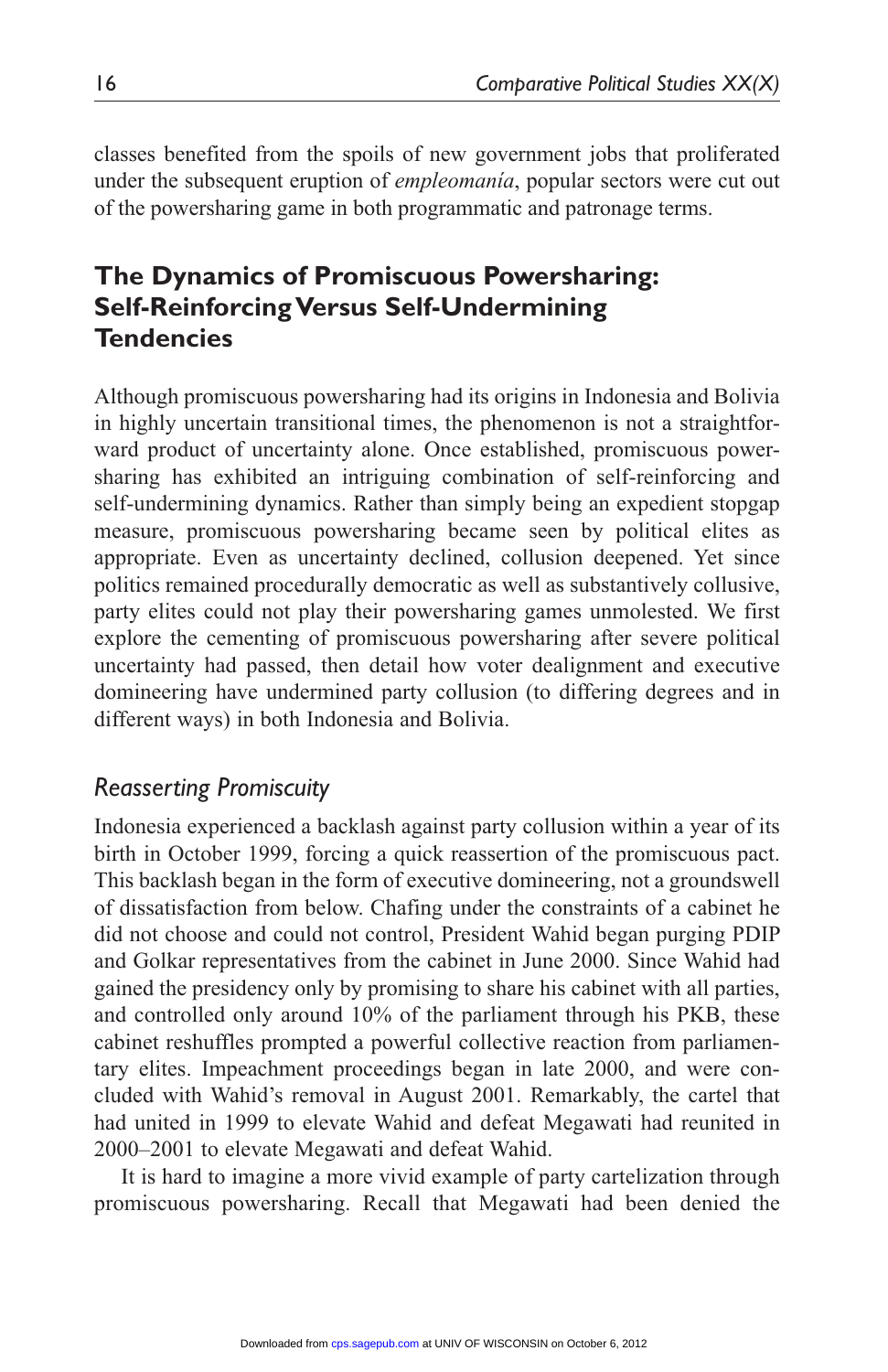presidency in 1999 in large measure because of what was perceived to be her borderline secularity in a pious nation. Many leading Islamic politicians had objected to her candidacy on religious grounds. Yet the specter of exclusion from cabinet seats appeared sufficient to make them overlook such principles. Megawati even endorsed the leader of the Islamic PPP to be her vice president, even though he had been one of the loudest voices decrying a female presidency less than two years earlier. Although the Indonesian economy had begun to recover and political violence over issues of ethnicity and territorial sovereignty had begun to recede, party politicians saw full-fledged collusive democracy as the proper way to proceed.

Powersharing grew more promiscuous over time in Bolivia as well. The 1989 elections resulted in the most collusive of pacts (refer back to Table 1). MNR candidate Gonzalo Sánchez de Lozada ran a vicious campaign, attacking both the MIR and the ADN in equal measure. (Although powersharing *after* elections may have been promiscuous, elite competition *during* elections remained fierce.) Sánchez de Lozada emerged with a plurality, but with the ADN and MIR close behind. An MIR-ADN alliance catapulted thirdplace MIR candidate Jaime Paz Zamora into the presidency. The "Patriotic Agreement" that solidified this unexpected union is a consummate example of promiscuous powersharing; the agreement blurred the lines between what had been the party of Bolivia's workers and the party of Bolivia's wealthy, white elites.

The MIR-ADN alliance left voters unclear as to what their selections at the ballot box would ultimately mean. The first-place candidate had been left out of the pact altogether, and the remaining two quickly abandoned their core constituencies. The "leftist" MIR adopted the previous administration's economic platform and declared a state of siege, arresting hundreds of union leaders. The MIR and ADN became inextricably linked in the minds of voters, and the left and right—so long a defining cleavage in Bolivian politics—became effectively indistinguishable (Centellas, 2007, p. 183). Perhaps the clearest message from the election was that a vote for the "left" could now mean a vote against labor's interests as surely as a vote for the "right." As the 1993 elections approached, neoliberal reforms deepened and patronage flows constricted, and voters began to abandon Bolivia's traditional parties in droves (see Table 1).

### *Undermining Promiscuity*

These revitalized promiscuous powersharing arrangements would not go unpunished at the polls. In Indonesia, the popular backlash began even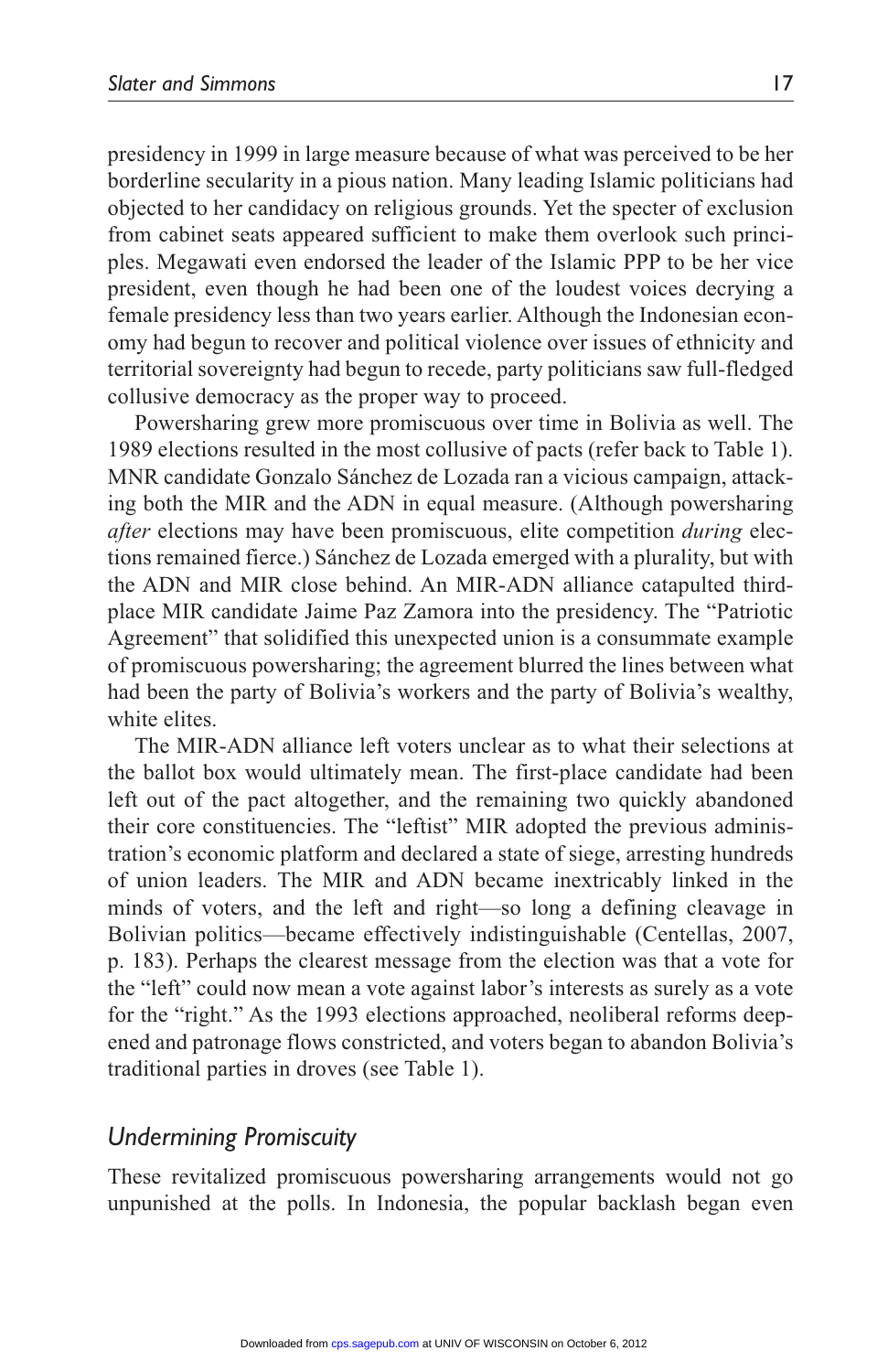before the 2004 national elections, in a concerted civil-society movement to amend the electoral rules. Frustrated with party elites' stranglehold on power, democracy activists pressed growing demands for direct presidential elections. By 2002, the momentum behind the electoral reform movement was so strong that no party wanted to be seen as the blocker of change. Indonesia's second post-Suharto election would thus take place under very different parameters than its first; voters would choose their parliament *and* their president in 2004.

This raised the prospect that a directly elected president might take a stab at executive domineering, as President Wahid had in 2000–2001. This would be the most obvious way in which direct presidential elections might undermine collusive democracy. Yet even before the 2004 presidential elections, signs of trouble for the cartel became evident. In the April 2004 parliamentary elections, remarkably, *all five major parties in the cartel saw their vote shares decline*. By far the biggest loser was the leader of the cartel, President Megawati's PDIP, which saw its vote share plummet from almost 34% to less than 19%. Megawati thus appeared highly vulnerable to a populist challenge in the September 2004 presidential vote.

For a mix of structural and contingent reasons, Indonesia's first-ever presidential elections produced no "outsider" alternative to Megawati or her cartel partners. The main structural reason was that electoral rules specified that any presidential candidate needed to be endorsed by a major political party. Ultimately five party leaders contested the presidency, all of whom had deep experience operating within the party cartel. Underscoring the continuing promiscuity of the powersharing process, negotiations over presidential–vice presidential pairings after the April parliamentary vote showed that virtually everybody in Indonesia's political elite was willing to pair up with anybody else (Slater, 2004). The more contingent barrier to a successful "outsider" campaign was the burgeoning popularity of a consummate insider: retired General Susilo Bambang Yudhoyono (SBY), who had served as a coordinating minister in the cabinets of Wahid and Megawati alike. His resounding victory over Megawati in the 2004 direct presidential election ushered in an era of a stronger presidency.

But it has not (yet) produced a domineering presidency. SBY did not follow his thumping 2004 victory by sidelining the parties that backed his rival, but by embracing them. Although ancien régime Golkar and the Islamic PPP eagerly returned to the cabinet, Megawati's PDIP became a solitary holdout. Promiscuous powersharing was put to an even greater test after the 2009 elections when, yet again, *all five* of Indonesia's original leading parties saw their parliamentary vote shares plummet. Having gained more than 85% of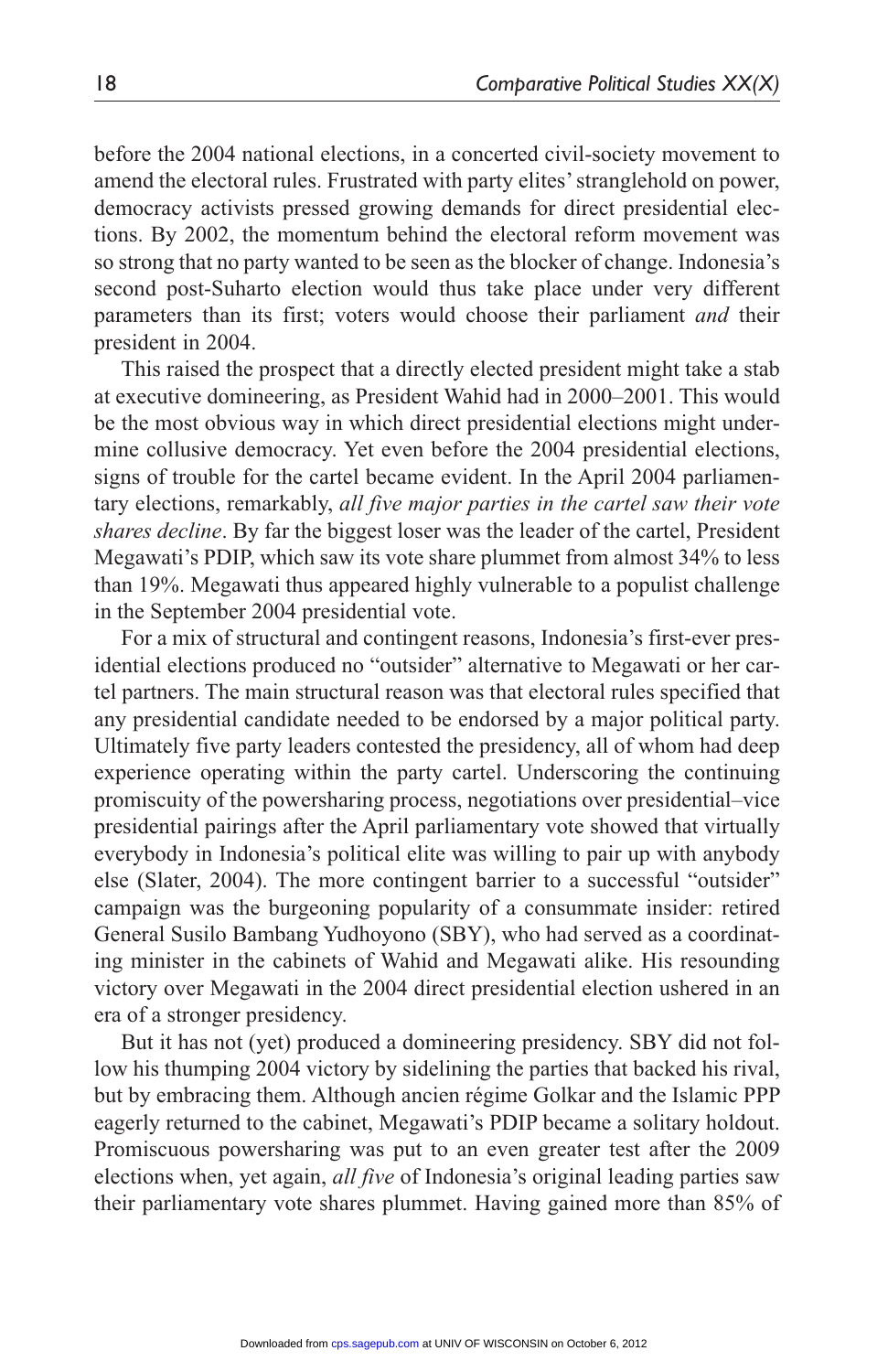|             | 1999 | 2004 | 2009 |
|-------------|------|------|------|
| <b>PDIP</b> | 33.8 | 18.5 | 14.0 |
| Golkar      | 22.5 | 21.6 | 14.5 |
| <b>PKB</b>  | 12.6 | 10.6 | 4.9  |
| <b>PPP</b>  | 10.7 | 8.2  | 5.3  |
| <b>PAN</b>  | 7.1  | 6.4  | 6.0  |
| Total       | 86.7 | 65.3 | 44.7 |

**Table 3.** Parliamentary Vote Share (percentages) Decline for "Big 5" Parties, 1999–2009

the popular vote in 1999, the original big five had captured barely 65% in 2004, and less than 45% in 2009 (see Table 3). Yet even after SBY's landslide 2009 presidential reelection, the president continued to publicly invite the PDIP (along with all his existing partners) to join his coalition. Despite the creeping dealignment and presidentialization of politics, promiscuous powersharing persists, even as the PDIP's self-imposed exclusion from the executive has made a full-blown cartel a thing of the recent past (and perhaps the near future). Although such elite promiscuity is now widely recognized to have compromised democratic quality in Indonesia, analysts still generally credit it with securing democratic stability.16

Leading scholars said much the same thing about the stabilizing effects of promiscuous powersharing after a decade of its practice in Bolivia as well. By the early 1990s, Bolivia's collusive approach had seemingly worked so well that the country's democratic consolidation was widely being declared a success (Malloy, 1991; Mayorga, 1997; Whitehead, 2001). Yet governing coalitions remained so far removed from their constituents that the system resembled "democracy on stilts" (Centellas, 2007). As the results of the 1993 elections show, the system was already showing signs of strain; the ADN and MIR captured only 21% of the vote (less than half of what they had garnered 4 years earlier), and new parties began to emerge as viable alternatives.

With Sánchez de Lozada at the helm, the MNR returned to power fully aware that Bolivia's established parties faced a legitimacy crisis. Small populist parties such as the Unidad Cívica Solidaridad (UCS) and the Movimiento Bolivia Libre (MBL) had surged in the polls; a backlash was clearly brewing. Sánchez de Lozada had already responded to the growing groundswell of indigenous political assertion by offering the vice presidency to the leader of the Movimiento Revolucionario Tupac Katari (MRTK). After his victory he went a step further and incorporated the UCS and MBL into his ruling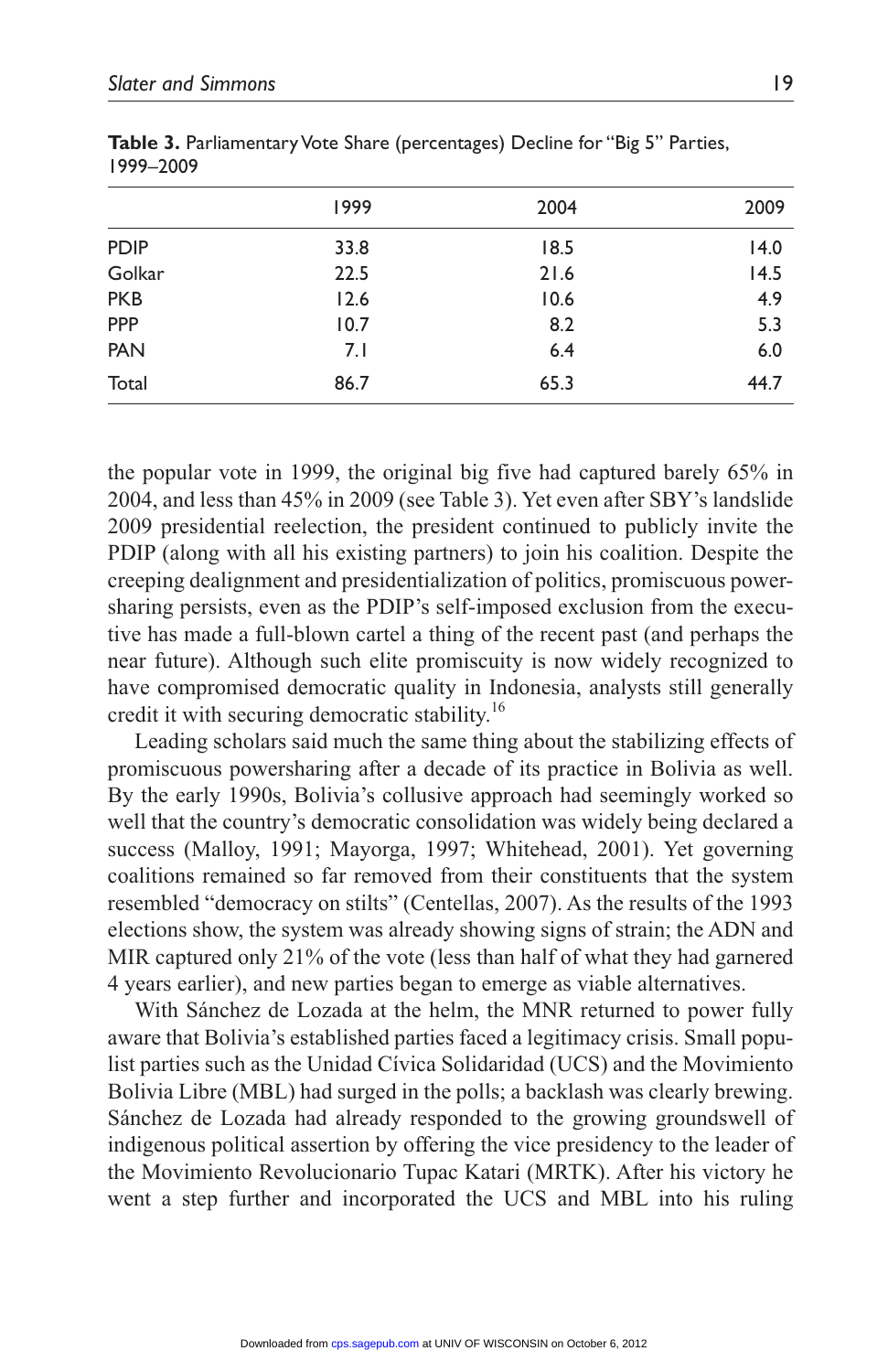coalition. Yet these groups' opportunistic participation in the promiscuous powersharing game shattered their "outsider" credentials rather than providing the MNR-led government with popular credibility.

Sánchez de Lozada's next response was to pursue two major electoral reforms: one aimed at political decentralization, the other at the introduction of directly elected congressional representatives. Electoral reforms were thus clearly endogenous to a decade of *pactismo* and the backlash it had begun to spawn. Intended to forestall the dealignment of an increasingly uncaptured electorate (Grindle, 2000), electoral reforms served to do exactly the opposite, offering Bolivian citizens expanded opportunities to strike a democratic blow against exclusivist party elites.

Elections in 1997 signaled growing discontent. In 1979 Bolivia's three major parties had garnered 88% of the vote; by 1997 their share had dropped to 58% (see Table 1). An MIR-ADN alliance was no longer enough to propel either party to the presidency. However, by teaming up with the UCS and newly emergent, anti-neoliberal Conciencia de Patria (CONDEPA), the ADN's Banzer was able to prevail. What was popularly known as the *megacoalición* would offer Bolivia's most extreme example of promiscuous powersharing. Yet it came at a time when democratic stability had already been well established. Each party's willingness to abandon its core constituencies could no longer be explained away by the exigencies of an uncertain transition.

Unrest in 2000 sent a strong signal that the collusive system was under worsening strain, and the 2002 elections broadcast the news loud and clear. Although the MIR and MNR were able to scrape together enough votes to maintain a hold on the presidency, the second-place showing of the Movement toward Socialism (MAS) and coca union leader Evo Morales sent shock waves through the system. The MAS had risen from relative obscurity in less than six months. Collusive democracy had produced dealignment; the rise of MAS signaled the beginnings of realignment.

Sánchez de Lozada's second (unfinished) term, from 2002 to 2005, was Bolivia's final instantiation of party collusion. Yet the seeds were sown for the demise of the system long before the missteps that plagued Sánchez de Lozada's administration. Unable to assume power through Bolivia's electoral institutions, Morales looked for extrainstitutional means to wrest control from the country's political elites (Eaton, 2006). The MAS registered opposition in the streets and effectively "destabilized" the traditional party system (Gamarra, 2003, p. 313). Facing widespread popular protest, Bolivia's elected government collapsed. Sánchez de Lozada was forced to step down and flee the country in the fall of 2003. Vice president Carlos Mesa assumed the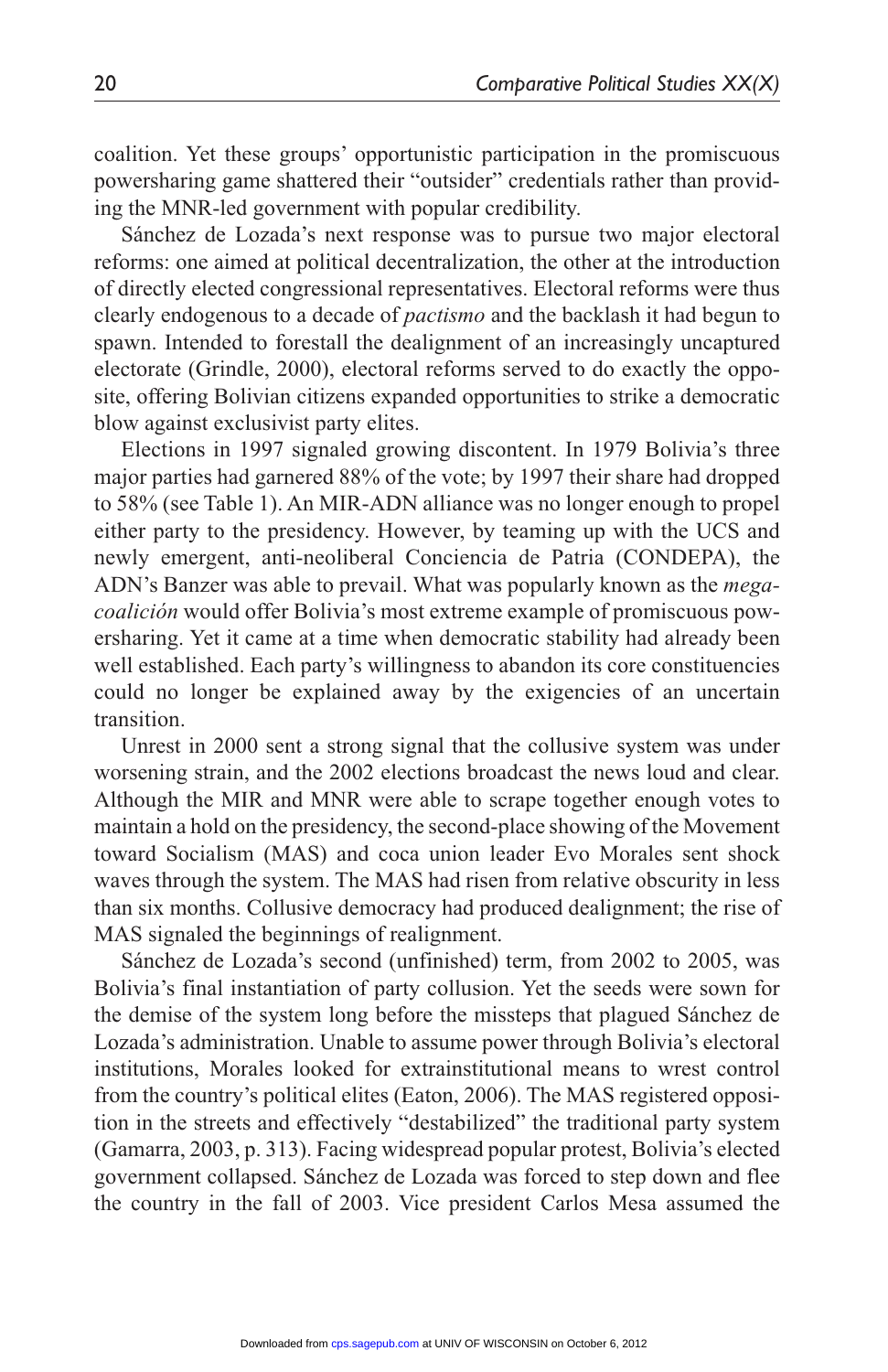presidency but lasted less than 20 months in office; he was forced to resign by extensive popular opposition in June 2005. Morales won the presidential election six months later with 54% of the vote.

Traditional parties had so effectively removed themselves from the electorate that they were seen not merely as having abandoned their initial constituencies, but as having divorced themselves from the Bolivian nation. Morales crafted a nationalist, ethnopopulist discourse that activated ethnic and regional cleavages while capitalizing on the isolation of traditional parties (Madrid, 2008). Unlike the CONDEPA, which imploded along with its newfound coalition partners in 2002, the MAS consistently eschewed the pact-making practices of the recent past: a choice that helps explain its stunning success.<sup>17</sup> Political opposition crumbled and Morales won reelection with a resounding 64% of the vote in 2009. Collusive democracy had collapsed in the face of its failure to channel citizen demands. Executive domineering (or, in the view of Morales's detractors, authoritarian populism) took its place.

### **Conclusion**

Democratic uncertainty is a common feature and a critical factor during times of democratic transition. Feeling threatened by both highly mobilized populations and highly politicized militaries, party elites in Indonesia and Bolivia perhaps unsurprisingly came together to forge highly inclusive governing coalitions. The promiscuous paths each country took, however, were hardly unavoidable; inclusiveness for the sake of democratic stability did not require the promiscuous collusion that followed. Leading parties opportunistically disregarded the cleavages that had long shaped popular politics, becoming increasingly indistinguishable from each other and isolated from the electorate in the process. Instead of ensuring democratic stability, these pacts ultimately heralded their own demise, triggering electoral reforms, voter dealignment, and popular backlashes that either plunged the political system back into deep uncertainty (as in Bolivia) or raised the specter of such an eventuality coming to pass (as in Indonesia).<sup>18</sup>

Unfortunately, the overturning of collusive systems does not typically usher in eras of high-functioning democratic representation. Rather, we see a tendency for collusive democracies to cycle toward what O'Donnell called "delegative democracies," or what we have depicted as executive domineering. Such personalism is not merely a function of presidential predilections, but a direct response to the institutional constraints that democracy entails in combination with its openness to popular participation.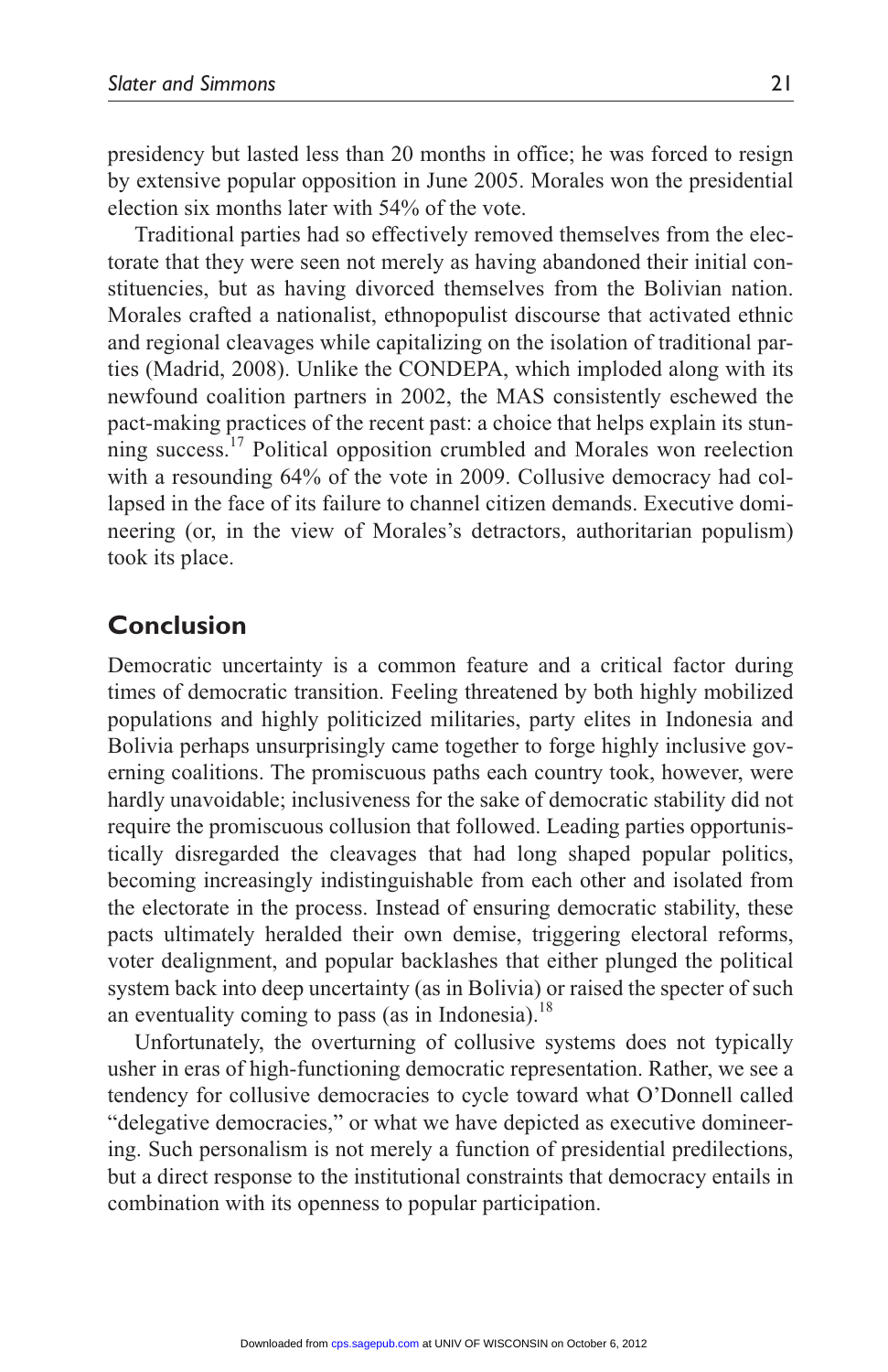The shift to executive domineering has been far more pronounced in Bolivia than in Indonesia, at least for now. To some degree this is the result of the differing political origins of Bolivia's Morales and Indonesia's SBY: the former a consummate outsider, the latter a consummate insider. Executive domineering in Bolivia reflects not only the legacy of party collusion, but the programmatic ambitions of a genuinely antisystem president. Indonesia's SBY has avoided the kind of radical neoliberal reforms that helped bring Bolivia's collusive rulers to such grief, while also refraining from the kind of radical redistributive reforms that many impoverished Indonesians undoubtedly crave. By contrast, Morales's first order of business was to implement radical political changes, adopting a new constitution and sweeping economic reforms. But he has needed to attempt this "refounding" of the Bolivian nation within the confines of liberal democratic institutions. This has posed acute challenges for Morales (see Postero, 2010). In policy making, he has relied extensively on executive decrees and referenda. Minority concerns have been routinely trampled, and the MAS has manipulated rules to secure votes for extensive constitutional reforms. The kinds of deep structural changes necessary to reform a substantively exclusionary system may ironically predispose reformist politicians toward exclusionary political practices of their own.

Yet executive domineering tends to create a contentious backlash in its own right. In circumventing democratic institutions, the MAS incites the opposition to do the same. Taking a page out of Morales's playbook, opposition leaders have turned to violent protest as a vehicle for participating in the political process. In 2008 the autonomy movement in the "media luna" region forcibly seized government buildings in the department of Santa Cruz, and at least 11 indigenous MAS supporters died in fierce partisan clashes in the northern department of Pando. By refraining from sending in national troops, Morales showed political restraint and headed off a widely feared escalation of the conflict; after two weeks the confrontation was largely over.

This particular outcome leads us to make two concluding general points. The first is that there is no easy escape from political uncertainty in developing democracies. Promiscuous powersharing and executive domineering are only partial equilibria because they are inherently exclusionary: of popular involvement in the former case, and of parliamentary involvement in the latter. The promise of promiscuous powersharing to produce lasting democratic stability ultimately proves to be false. When uncertainty is reduced, it is likely a function of something else entirely: executive selfrestraint. In both Indonesia and Bolivia, highly popular and empowered presidents have thankfully neither abused their authority nor attacked their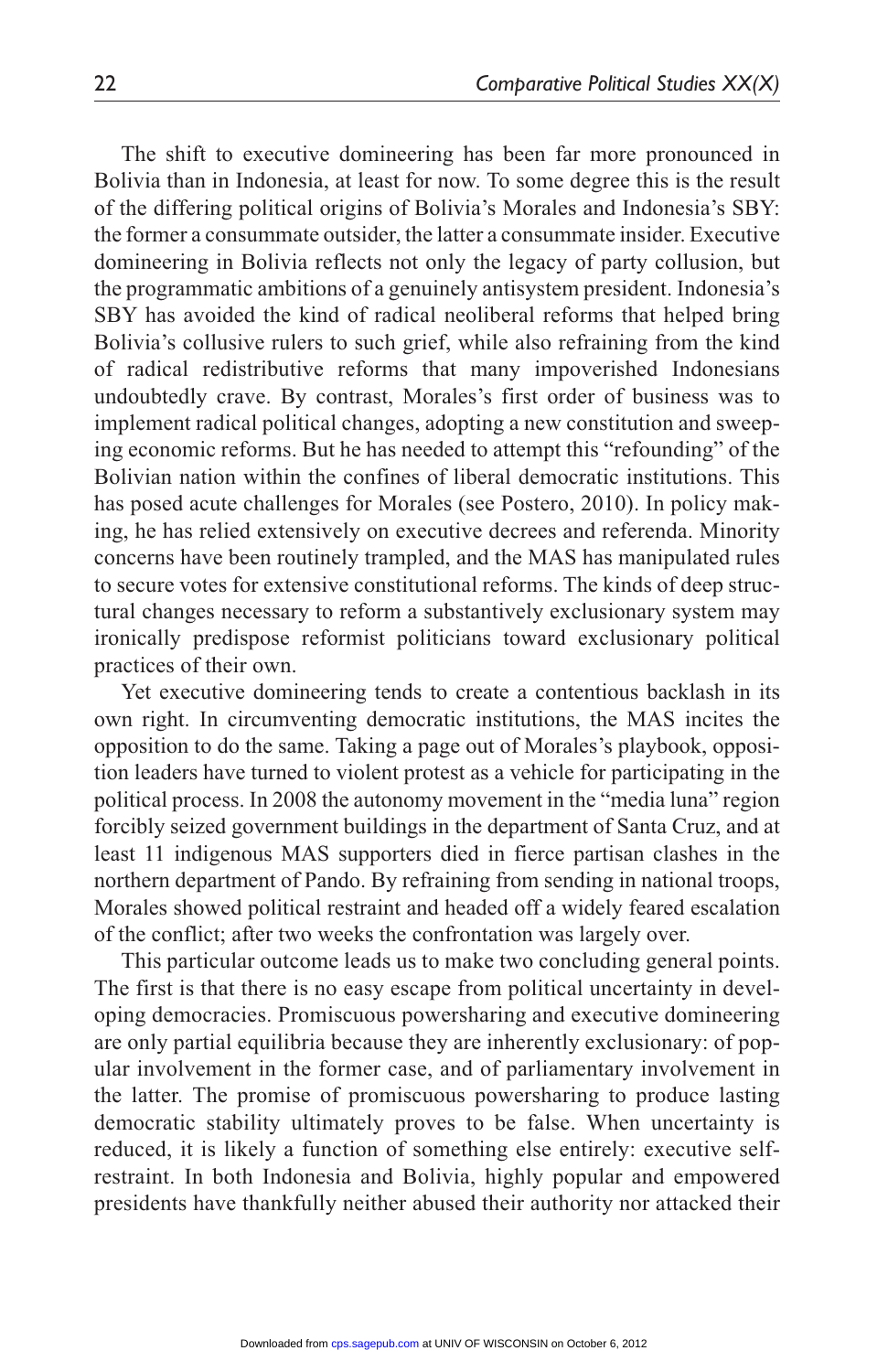rivals to the full extent of their potential powers. Hence in the final analysis, we are struck not only by how little immunity democracy possesses against promiscuous powersharing and a withering of vertical accountability. We are also struck by how much democratic stability rests on something its own formal procedures cannot easily guarantee: the self-restraint of popularly elected chief executives.

### **Acknowledgments**

The authors thank the discussants and audiences at the Princeton workshop for this special volume as well as the 2011 Social Science History Association (SSHA) annual meetings in Boston — most notably Ronald Aminzade, Sidney Tarrow, and Joshua Tucker — for their helpful feedback and guidance. Herbert Klein and Rene Mayorga graciously offered to read and comment extensively on an earlier draft. Most of all we are grateful to Noam Lupu and Rachel Riedl for inviting us to contribute and for their careful and constructive criticism on multiple iterations of this essay. All errors and omissions are, of course, our own.

### **Declaration of Conflicting Interests**

The author(s) declared no potential conflicts of interest with respect to the research, authorship, and/or publication of this article.

#### **Funding**

The author(s) received no financial support for the research, authorship, and/or publication of this article.

#### **Notes**

- 1. The literatures on the virtues and vices of powersharing after ethnic conflict and dictatorship are substantial. On the necessity of elite settlements and consensus for initial democratic stability, see Higley and Gunther (1992). See Lijphart (1977) for an original statement on consociationalism and O'Donnell and Schmitter (1986) for a similarly seminal founding work on pacted democratic transitions.
- 2. Robust political opposition in democracies is perforce party opposition. Nongovernmental organizations and activists can criticize the government, but they cannot replace it through democratic procedures.
- 3. As Schmitter and Karl (1991) put it in an influential definitional statement, "*Modern political democracy is a system of governance in which rulers are held accountable for their actions in the public realm by citizens, acting indirectly through the competition and cooperation of their elected representatives*" (p. 76, italics original). The analysis to follow shows that this is not necessarily true: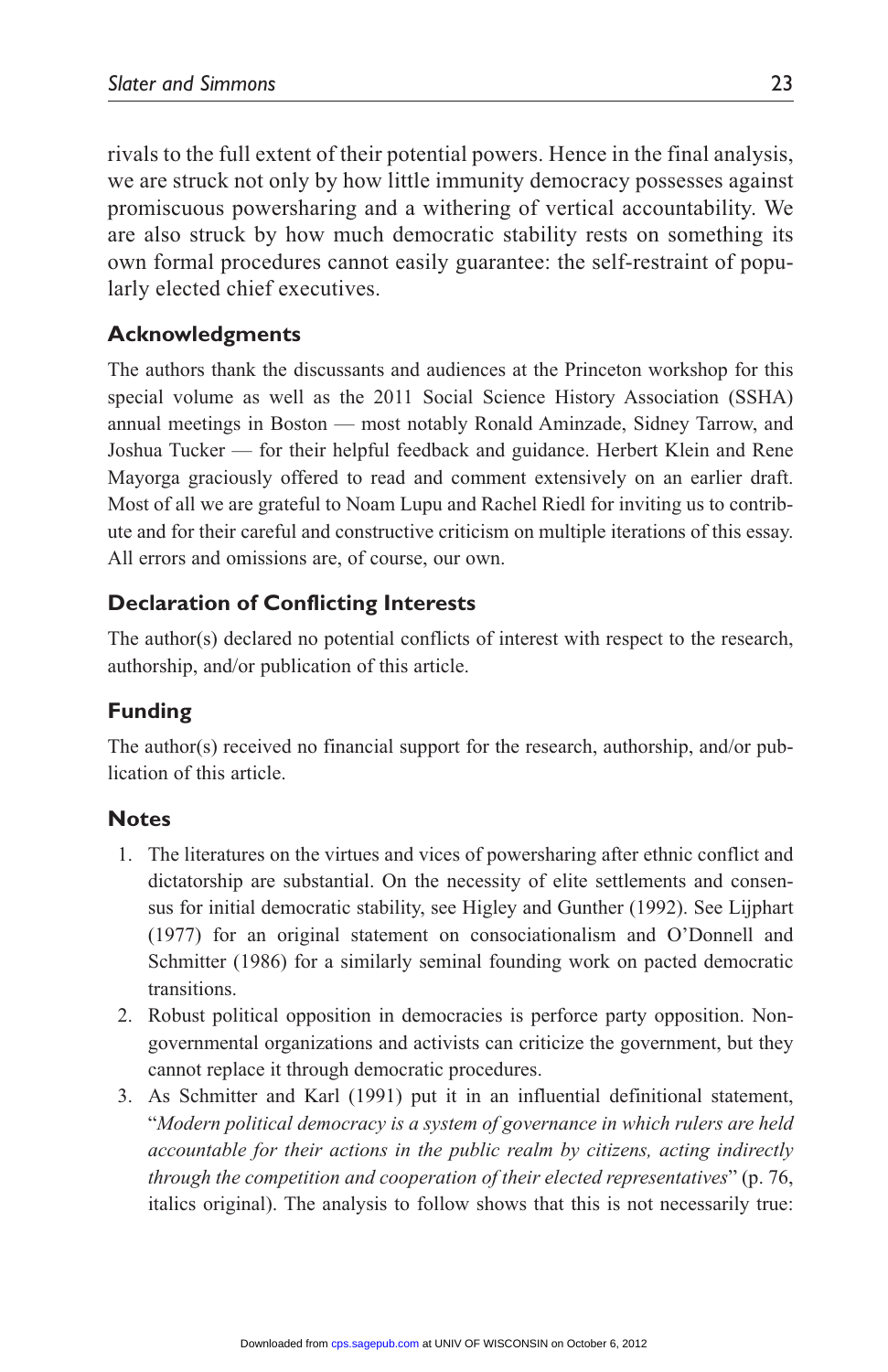even in systems where elections are utterly free and fair and even when a purely proceduralist, minimalist definition of democracy is used.

- 4. Riker's formulation presupposes that (a) elites are eager to impose defeat upon each other and that (b) power is conceived as divisible and zero-sum. Yet when elites have strong preexisting relationships and perceive their strength as enhanced rather than diminished by a large number of followers and allies, these presuppositions fail to hold.
- 5. See Karl (1990) for a classic statement and Fishman (2010) for a recent contribution.
- 6. Promiscuous powersharing thus has a fundamentally different political meaning and effect than consociationalism, despite its superficial structural similarities.
- 7. There is no general benchmark at which parties become "significant" because it depends on context whether a party with, say, 10% of the vote is a significant player in national politics or not. This is a function of electoral rules and the perceived potential trajectory of the parties in question.
- 8. This usage diverges from more recent work by Katz and Mair (2009), who now insist that what a party cartel "clearly does *not* denote is simply those parties that are in government (holding ministerial portfolios, or the equivalent) at any particular time." However, "it does extend to all parties that have a reasonable expectation that they *might* be included in a national governing coalition" (p. 757, italics original). Hence, when Katz and Mair now say "party cartel," they hew very closely to what we call "promiscuous powersharing."
- 9. It would be only in the late 1990s that ethnicity and regionalism would become defining forces in Bolivian politics. Regionalism and subnational ethnicity ceased to be among the most important drivers of Indonesian politics after the military crushed a series of regional rebellions in the late 1950s.
- 10. The Indonesian Communist Party (PKI) would try mightily to reorient national politics toward issues of class and radical redistribution in the early to mid-1960s but was demolished in a military-led (and Islam-infused) pogrom beginning in 1965. For a fuller discussion of the development of political cleavages in Indonesia, see Slater (2011).
- 11. These categories play out very differently in our cases, however, than in the classic understandings of class and religious cleavages developed in the study of European politics. In Indonesia, Islam is deeply divided between "modernist" and "traditionalist" streams, and should not be distinguished from "secularism," but from pluralistic nationalism; and in Bolivia, class indexes occupational differences (i.e., miner vs. peasant), not just wealth differences.
- 12. The heterodox programmatic commitments of Bolivia's military governments complicated the regime cleavage; yet shared commitments to procedural democracy ultimately helped to bring together civilian forces on the left, right, and center against military rule.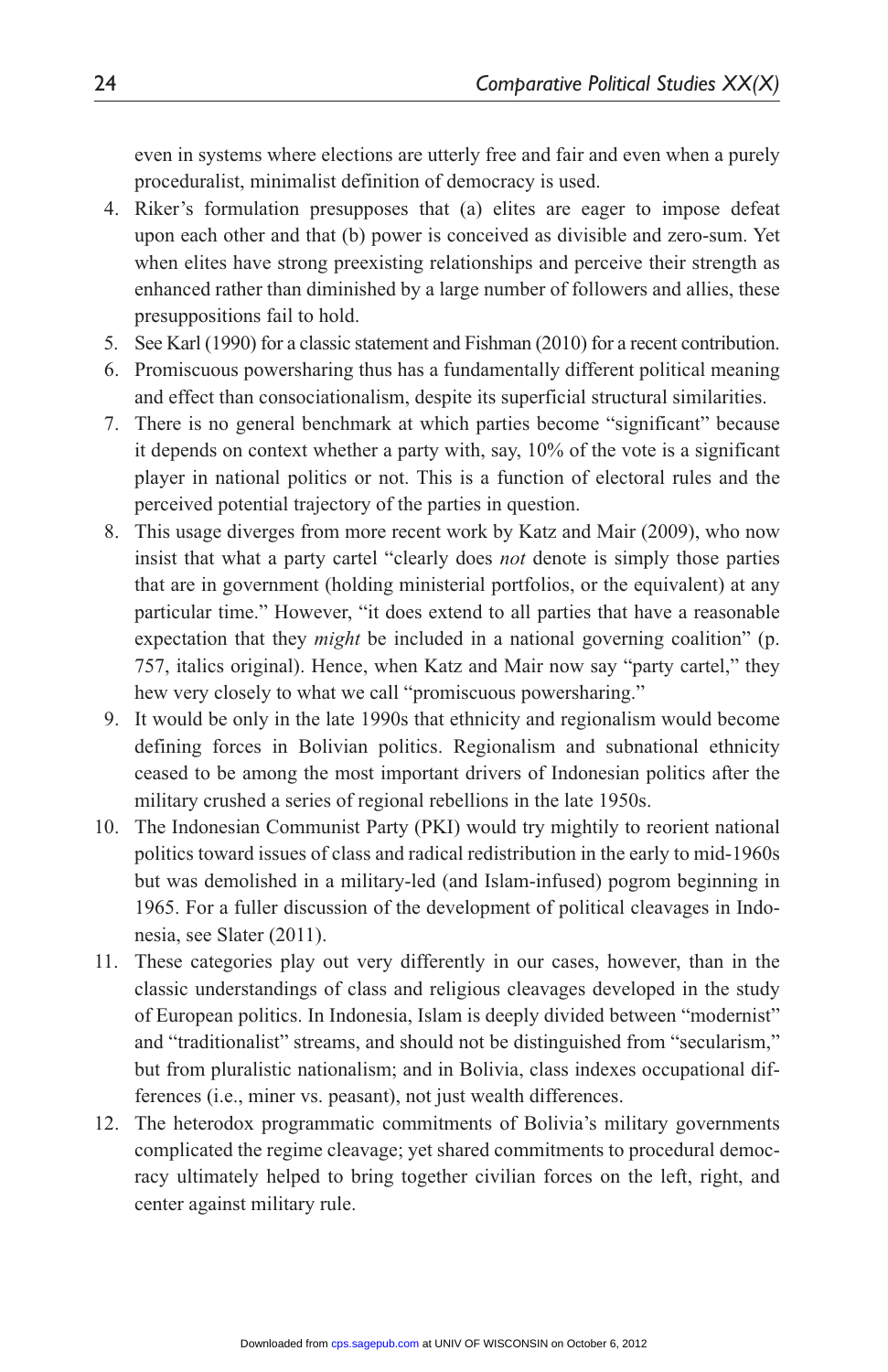- 13. If one thinks of cleavages in strongly sociological terms, what we call the regime cleavage might well be described as a "divide" instead of a "cleavage." Kitschelt, Mansfeldova, Markowski, and Tóka (1999) argue that "cleavages are divides that exhibit longevity and entrenchment" (p. 262). In our usage, the longevity and entrenchment of cleavages is an empirical question. Especially during times of political transition and crisis, lines of cleavage may be newly emergent yet intensely felt. For our purposes the big issue is whether powersharing across some political dimension represents a betrayal of a core constituency. To share power with an old dictator and/or his or her allies is liable to be perceived as a betrayal of similar or greater magnitude to sharing power across a class or religious divide, which can be more readily portrayed as a necessary compromise for national stability.
- 14. The 1967 Bolivian Constitution called for parliamentary election of the president in the event that no single candidate received a majority of the votes. As it was not until Morales's election in 2005 that any candidate received the requisite majority, this became the de facto system for presidential selection. Parliamentary selection of the president had more formal, de jure standing in Indonesia throughout the authoritarian period.
- 15. Collective greed for patronage provides an explanation for cartelization that is efficient, but insufficient. Our argument is not that party elites promiscuously shared power to cope with uncertainty and *not* to seize patronage-rich ministries, but that widely perceived uncertainty offered party elites a golden opportunity to do so.
- 16. As one leading analyst recently put it, "The success of Indonesia's democracy and its poor quality are two sides of the same coin. It was precisely by achieving a low-quality outcome that Indonesian democratization proceeded so smoothly" (Aspinall, 2010, p. 32).
- 17. CONDEPA's disintegration offers further evidence that, in abandoning their core constituencies to gain a piece of the political pie, parties flirt with their own demise. Morales's MAS would draw considerable support from former CONDEPA voters.
- 18. As Mietzner (2012) argues, the "anti-reformist elites" incorporated after Indonesia's democratic transition are now attacking democracy from within. Mietzner is correct that Indonesian democracy is not in danger because ordinary Indonesians embrace authoritarianism; the biggest danger for democratic stability is that oligarchic exclusion will lead them to pursue populist inclusion, unintentionally empowering a strongman with little tolerance for democratic constraints. Current fears of such a scenario center on disgraced former general Prabowo Subianto, whose lucrative ties to the Suharto family and self-styled transformation into a populist champion helped him gain a spot as Megawati's vice presidential candi-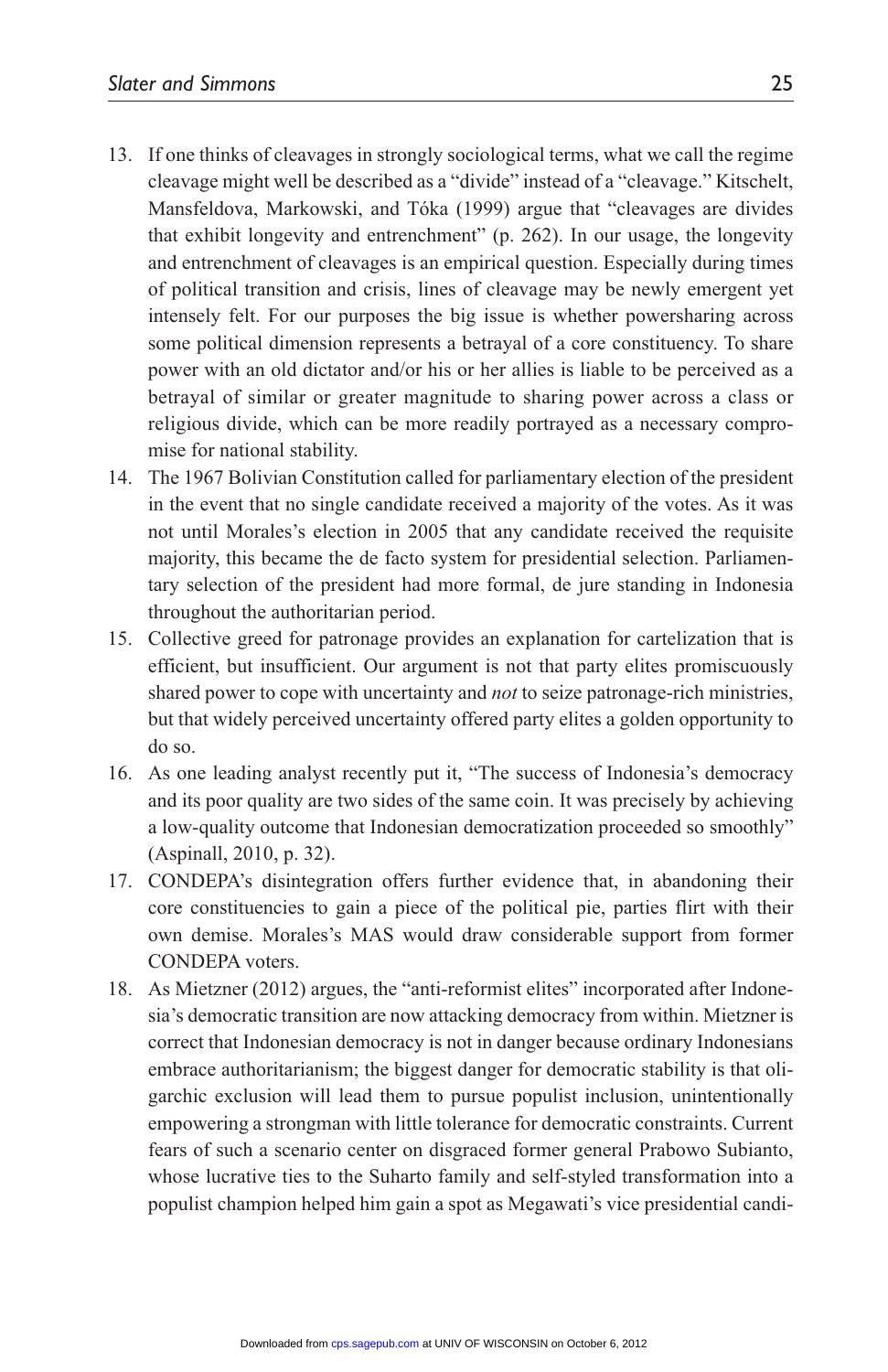date in 2009 and position himself as one of the front-runners for the presidency in 2014.

#### **References**

- Ambardi, Kuskridho. (2008). *The making of the Indonesian multiparty system: A cartelized party system and its origins* (Unpublished doctoral dissertation). Ohio State University, Columbus.
- Aspinall, Edward. (2005). *Opposing Suharto: Compromise, resistance, and regime change in Indonesia.* Stanford, CA: Stanford University Press.
- Aspinall, Edward. (2010). The irony of success. *Journal of Democracy, 21*(2), 20-34.
- Centellas, Miguel. (2007). *Democracy on stilts: Bolivia's democracy from stability to crisis* (Unpublished doctoral dissertation). Department of Political Science, Western Michigan University.
- Dunkerley, James. (1984). *Rebellion in the veins: Political struggle in Bolivia, 1952–82.* London, UK: Verso.
- Eaton, Kent. (2006). Bolivia at the crossroads: Interpreting the December 2005 election. *Strategic Insights, 5*(2). (Retrieved from: http://www.nps.edu/Academics/ centers/ccc/publications/OnlineJournal/2006/Feb/eatonFeb06.pdf)
- Fishman, Robert M. (2010). Rethinking the Iberian transformations: How democratization scenarios shaped labor market outcomes. *Studies in Comparative International Development, 45*, 281-310.
- Gamarra, Eduardo. (1994). Crafting political support for stabilization: Political pacts and the new economic policy in Bolivia. In W. C. Smith, C. H. Acuña, & E. A. Gamarra (Eds.), *Democracy, markets and structural reform in Latin America* (pp. 105-127). Miami, FL: North-South Center Press.
- Gamarra, Eduardo. (1997). Hybrid presidentialism and democratization: The case of Bolivia. In S. Mainwaring & M. Shugart (Eds.), *Presidentialism and democracy in Latin America* (pp. 363-393). Cambridge, UK: Cambridge University Press.
- Gamarra, Eduardo. (2003). The construction of Bolivia's multiparty system. In M. S. Grindle & P. Domingo (Eds.), *Political parties since 1964: The construction of Bolivia's multiparty system* (pp. 289-317). Cambridge, MA: David Rockefeller Center for Latin American Studies and the Institute of Latin American Studies.
- Grindle, Merilee. (2000). *Audacious reforms: Institutional invention and democracy in Latin America.* Baltimore, MD: Johns Hopkins University Press.
- Grzymala-Busse, Anna. (2007). *Rebuilding Leviathan: Party competition and state exploitation in post-communist democracies.* New York, NY: Cambridge University Press.
- Higley, John, & Gunther, Richard (Eds.). (1992). *Elites and democratic consolidation in Latin America and Southern Europe*. New York, NY: Cambridge University Press.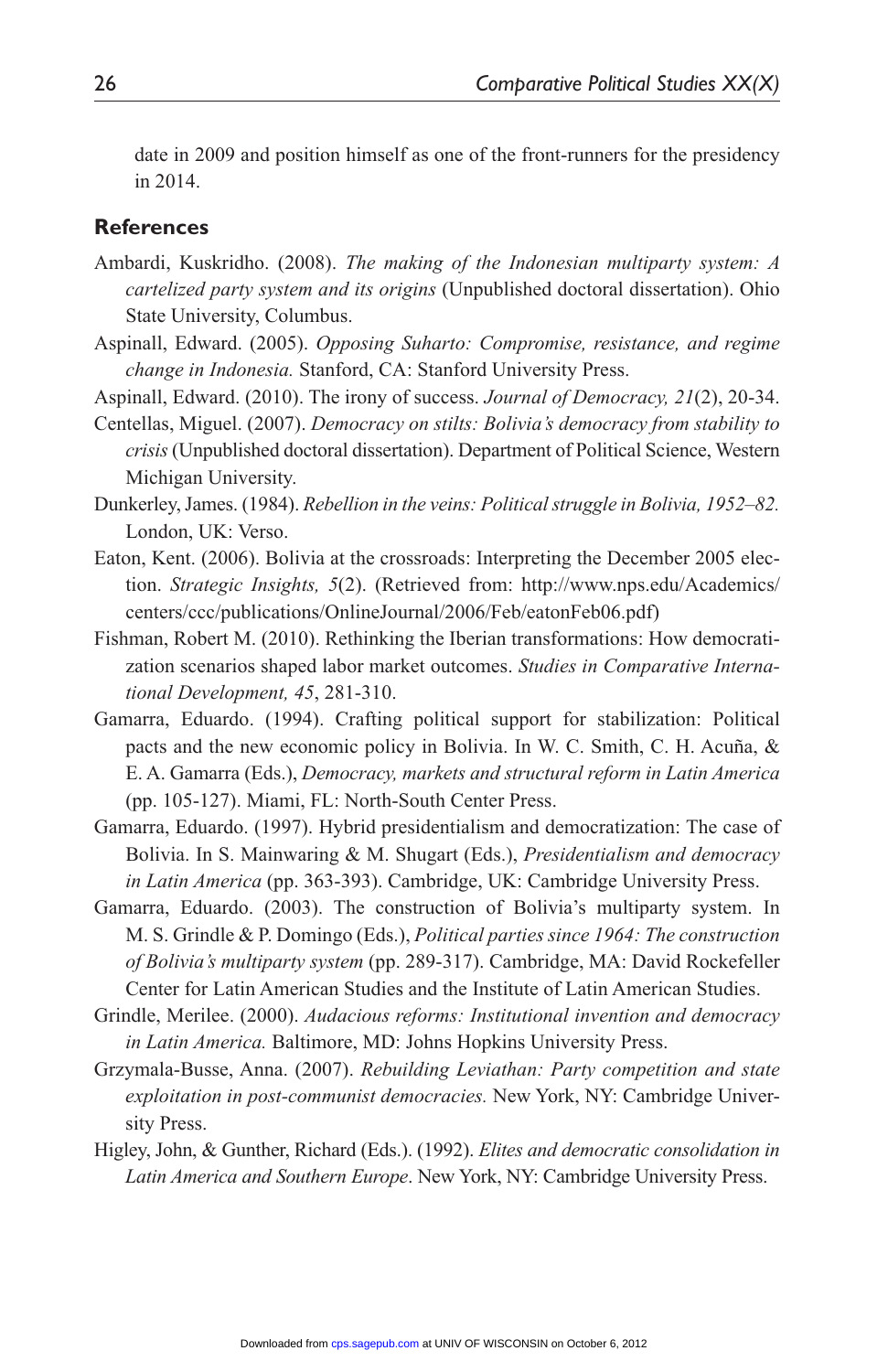- Karl, Terry Lynn. (1990). Dilemmas of democratization in Latin America. *Comparative Politics, 23*, 1-21.
- Katz, Richard S., & Mair, Peter. (1995). Changing models of party organization and party democracy. *Party Politics, 1*, 5-28.
- Katz, Richard S., & Mair, Peter. (2009). The cartel party thesis: A restatement. *Perspectives on Politics, 7*, 753-766.
- Kitschelt, Herbert, Mansfeldova, Zdenka, Markowski, Radoslaw, & Tóka, Gábor. (1999). *Post-communist party systems: Competition, representation, and interparty cooperation.* New York, NY: Cambridge University Press.
- Klein, Herbert S. (1992). *Bolivia: The evolution of a multi-ethnic society* (2nd ed.). New York, NY: Oxford University Press.
- Lijphart, Arend. (1977). *Democracy in plural societies: A comparative exploration*. New Haven, CT: Yale University Press.
- Lupu, Noam. (2011). *Partisanship, brand dilution, and the breakdown of political parties in Latin America* (Unpublished doctoral dissertation). Princeton University, Princeton, NJ.
- Lupu N., Riedl R. (in press). Coping by Colluding: Political Uncertainty and Promiscuous Powersharing in Indonesia and Bolivia. *Comparative Political Studies (DOI : 10.1177/0010414012453445)*.
- MacIntyre, Andrew. (2001). Institutions and investors: The politics of the financial crisis in Southeast Asia. *International Organization, 55*, 81-122.
- Madrid, Raúl L. (2008). The rise of ethnopopulism in Latin America. *World Politics, 60*, 475-508.
- Malloy, James M. (1991). Democracy, economic crisis and the problem of governance: The case of Bolivia. *Studies in Comparative International Development, 26*(2), 37-57.
- Mayorga, René Antonio. (1997). Bolivia's silent revolution. *Journal of Democracy, 8*(1), 142-156.
- Mietzner, Marcus. (2012). Indonesia's democratic stagnation: Anti-reformist elites and resilient civil society. *Democratization, 19*, 209-229.
- O'Donnell, Guillermo. (1994). Delegative democracy. *Journal of Democracy, 5*(1), 55-69.
- O'Donnell, Guillermo, & Schmitter, Philippe C. (1986). *Transitions from authoritarian rule: Tentative conclusions about uncertain democracies*. Baltimore, MD: Johns Hopkins University Press.
- Pop-Eleches, Grigore. (2010). Throwing out the bums: Protest voting and unorthodox parties after communism. *World Politics, 62*, 221-260.
- Postero, Nancy. (2010). The struggle to create a radical democracy in Bolivia. *Latin American Research Review, 45*, 59-78.